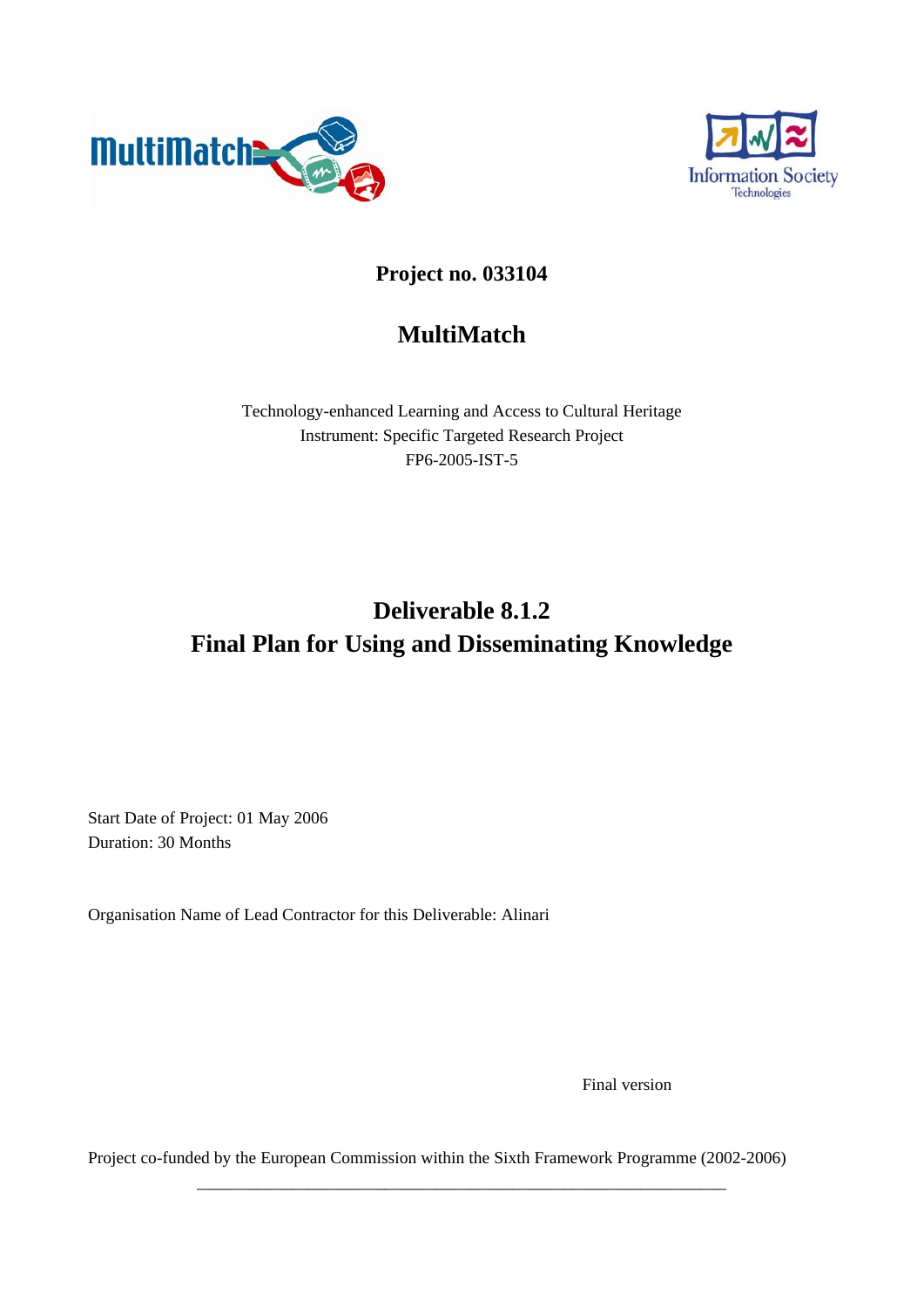



## **Document Information**

| Deliverable number:         | D8.1.2                                                                                           |
|-----------------------------|--------------------------------------------------------------------------------------------------|
| Deliverable title:          | Final Plan for Using and Disseminating Knowledge                                                 |
| Due date of deliverable:    | October 2007                                                                                     |
| Actual date of deliverable: | November 2007                                                                                    |
| Author(s):                  | Francesca Tavanti, Sam H. Minelli, Giovanna Naldi, Ilaria Del Secco,<br>Andrea de Polo (Alinari) |
| Participant(s):             | ISTI-CNR, UNED, BVMC, OCLC PICA, BandG, WIND, Alinari                                            |
| Workpackage:                | WP8                                                                                              |
| Workpackage title:          | Dissemination and Exploitation Planning                                                          |
| Workpackage leader:         | Alinari                                                                                          |
| Dissemination Level:        | PU (Public)                                                                                      |
| Version:                    | Final                                                                                            |
| Keywords:                   | dissemination plan, events, workshop, awareness                                                  |

## **Abstract**

This document updates the initial dissemination plan outlined at month 3 of the project and presents a structured dissemination plan aimed at increasing awareness of the MultiMatch project and system to both the research and application communities. The dissemination in this phase is strictly linked to the exploitation of MultiMatch results. The plan will focus on MultiMatch user groups and scientific communities. The dissemination activities employed to target these groups will be documented and the overall strategy to disseminate and exploit MultiMatch outputs defined.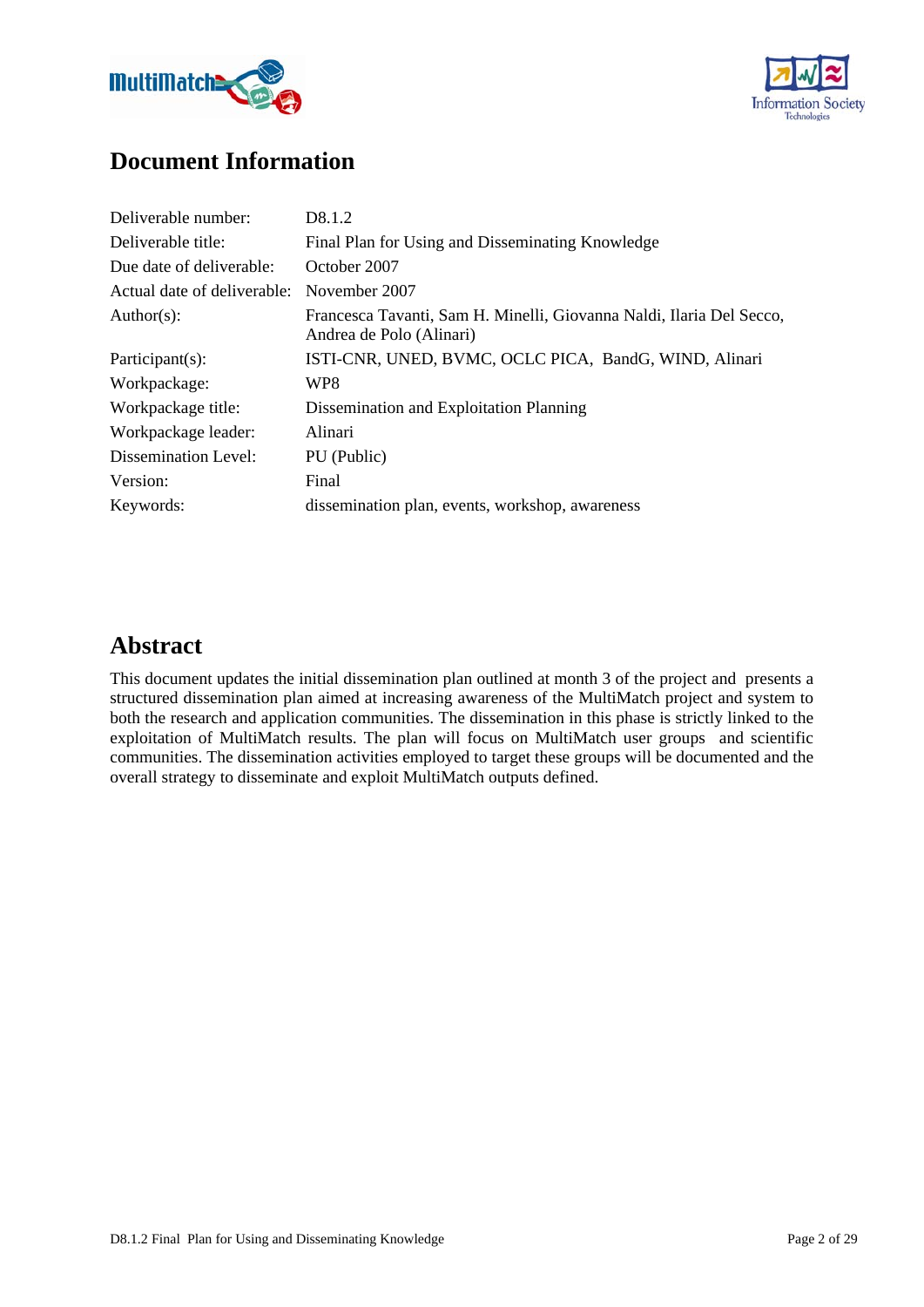



# **Table of Contents**

| 1              |                                                                                             |
|----------------|---------------------------------------------------------------------------------------------|
| 2              |                                                                                             |
| 2.1            |                                                                                             |
| 2.1.1          |                                                                                             |
| 2.1.2          |                                                                                             |
| 2.2            |                                                                                             |
| 2.3            |                                                                                             |
| 3              |                                                                                             |
| 3.1            |                                                                                             |
| 3.2            |                                                                                             |
| 3.3            |                                                                                             |
| 3.4            |                                                                                             |
| $\overline{4}$ |                                                                                             |
| 4.1            |                                                                                             |
| 4.2            |                                                                                             |
| 5              |                                                                                             |
| 6              |                                                                                             |
| 7              |                                                                                             |
| 8              |                                                                                             |
| 9              |                                                                                             |
| 10             |                                                                                             |
| 11             | Appendix C - Core user group contacted for the user requirements of the first prototype  25 |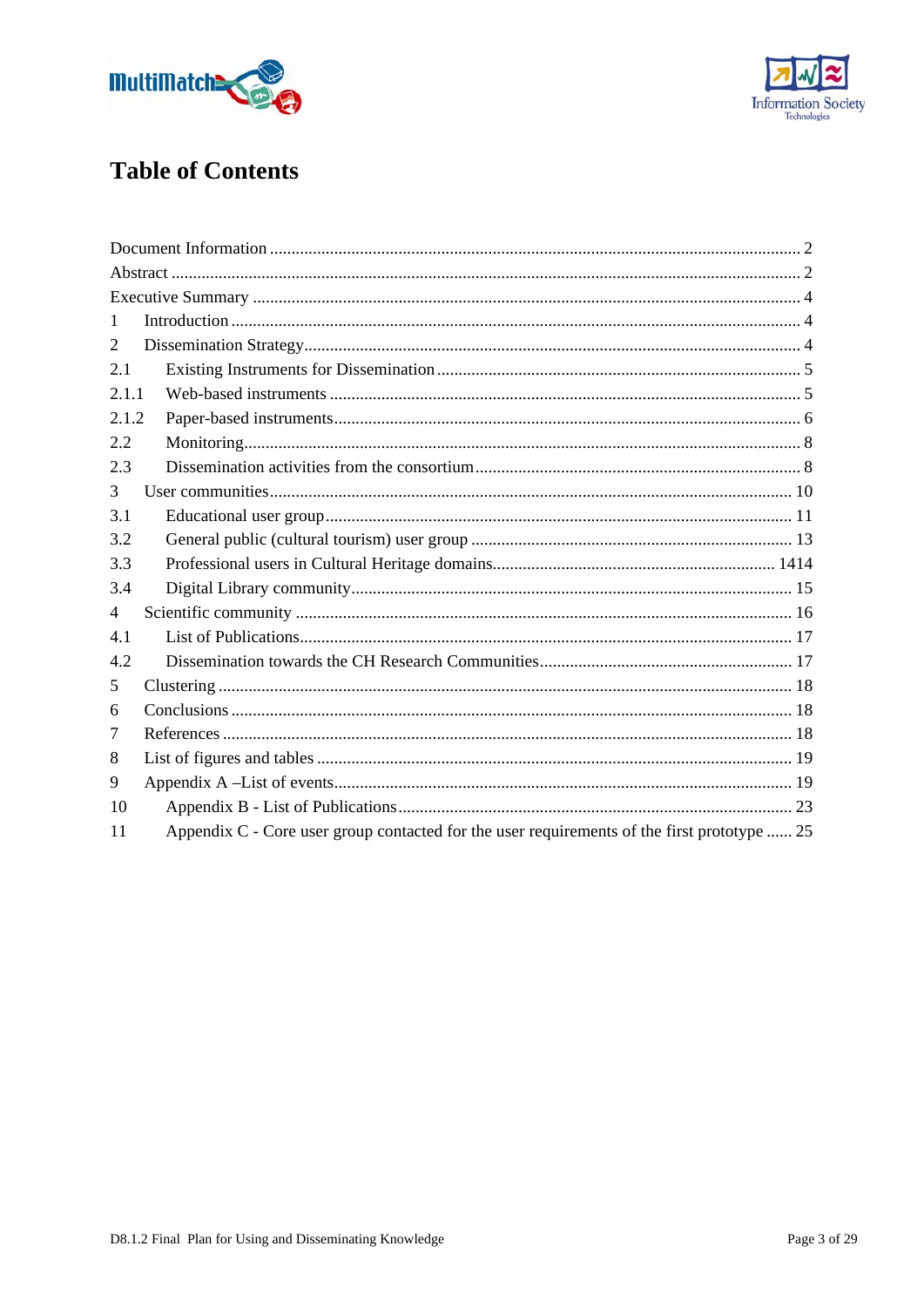



## **Executive Summary**

This document updates the previous plan for using and disseminating knowledge (D.8.1.1.) and describes the final dissemination plan of the MultiMatch project. It provides a detailed strategy aimed at addressing various target communities in order to achieve the project dissemination and exploitation goals.

After an update of the dissemination instruments employed and an overview of the status of dissemination plans from the Consortium the deliverable focuses mainly on the target user communities. For each of them the dissemination activities employed will be described. The aim is to create contacts with such users in with a threefold objective: (i) to increase awareness of the MultiMatch system and its potential benefits for people interested in or working in the Cultural heritage domain, (ii) to encourage CH institutions and content providers to become members of the MultiMatch user groups and to provide content to the MultiMatch archives, (iii) to obtain feedback from them on the evaluation of the first prototype in order to collect input for the improvement of the second prototype.

On one side the document will take into account the MultiMatch user group, composed of cultural heritage organisations, educational institutions, tourism users and digital libraries. On the other side attention will be paid to the scientific community.

## **1 Introduction**

In the first phase of the MultiMatch project the dissemination activity aimed at generating awareness about project goals and first project results.

In the second phase, with the release of the first prototype, the activity is directed at increasing awareness of the MultiMatch system and its potential benefits for people interested in or working in the Cultural heritage domain, encouraging CH institutions and content providers to become members of the MultiMatch user groups and to provide content to the MultiMatch archives, obtaining feedback on the first prototype in order to collect input for the improvement of the second prototype.

The preliminary version of the first prototype was released at month 15; the second prototype will be released at month 27.

## **2 Dissemination Strategy**

In this second phase of the project the dissemination activities are driven by the exploitation of the project results as well as consolidating the project awareness in the interested communities.

The dissemination strategy will focus on gaining feedback from the target communities.

On the one hand the MultiMatch project will address four previously identified interested user communities:

- Educational
- Tourism (general user group)
- Cultural Heritage (professionals)
- Operational Digital libraries.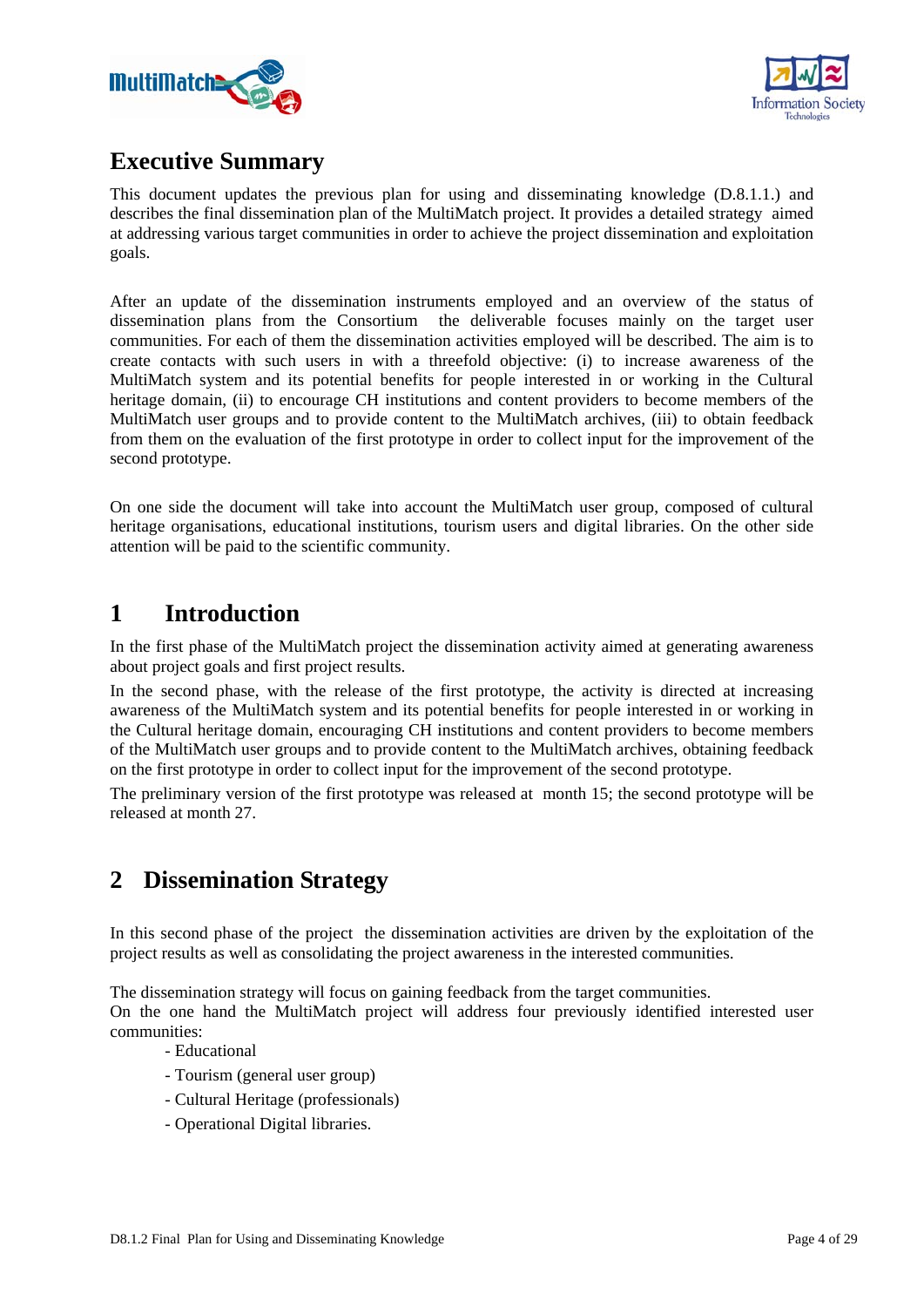



Such groups are interested in the MultiMatch technologies and are able to give feedback on the MultiMatch working system. These contacts will provide an opportunity to identify and define possible market applications.

On the other hand MultiMatch will address the research community interested in MultiMatch scientific results. The dissemination activity toward this target community will allow to gain feedback on the validity of the technical solutions adopted.

Different dissemination approaches will be defined for the different target communities. The dissemination activity will focus on gaining contacts with such communities, and will set up interactions.

All partners are expected to dedicate to dissemination activities. Contributions to the dissemination plan are expected in particular from: academic partners (UNED, ISTI-CNR), industrial partners (WIND, OCLC PICA) and professional content owners (Band-G, ALINARI, BVMC).

Alinari is managing the user group contacts, coordinating partners' activities and gaining its-self useful contacts. Our strategy is to carry out a joint activity, in which all partners are contributing by addressing different user communities.

The dissemination instruments (here below an overview), defined in the first part of the project represent the foundation for all dissemination activities.

## **2.1 Existing Instruments for Dissemination**

During the first phase of the project several instruments for dissemination were created and employed. These channels will be continuously updated during the project lifetime and usefully employed for the aims of the second phase of the project.

Here below the current status and plans for future dissemination.

### **2.1.1 Web-based instruments**

### **The project Website**

The MultiMatch website is continuously updated. Alinari is responsible for the update of the "news" and "events" sections and has added the new area "Content providers". This section shows the list of those organizations that have agreed to provide MultiMatch access to their contents: their logo and link is available on the webpage. ISTI-CNR is responsible for the workspace area for project partners, and the publicly available areas: "Consortium", "Publications", "Newsletters", "Related sites", "Interesting links".

Project brochures will be made available through a dedicated page and video demos of the system are being created and made accessible (possibly also to be advertised through video channels such as YouTube<sup>1</sup> or Google<sup>2</sup> services).

PPT presentations are made available via the website to the partners for public presentations.

The web site is constantly monitored.

1

<sup>1</sup> http://www.youtube.com

<sup>&</sup>lt;sup>2</sup> http://video.google.com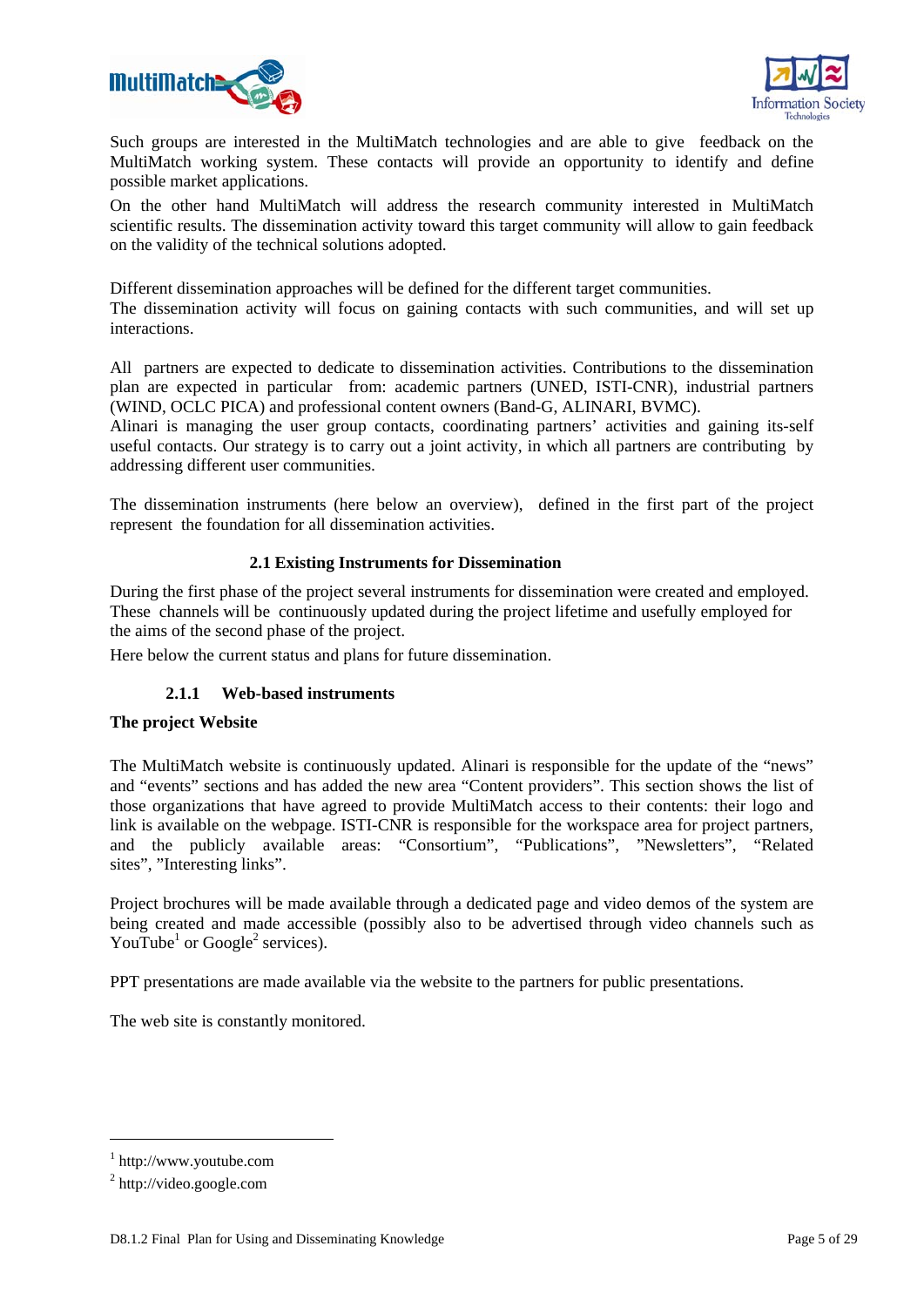



### **2.1.2 Paper-based instruments**

### **Second Brochure**

MultiMatch has printed a second brochure on the release of the first prototype.

The brochure will be used to:

- disseminate the project results
- **F** create contacts: for exploitation, clustering, etc.
- **•** consolidate the user group: with user related information

The graphical aspect is coherent with the first brochure and the project web site.

The second brochure version will be employed directly at dissemination events. In particular it was prepared for a series of MultiMatch dissemination events to be held in November and December 2007. The brochure describes, objectives of the project, main reached results, ongoing activities and MultiMatch user groups.

|                                                                                                                                                                                                                                                                                                                                                                                                                                                                                                       | ťЭ                                                                                                                                                                                                                                                                                                                                                                    |                                                                                                                                                           |
|-------------------------------------------------------------------------------------------------------------------------------------------------------------------------------------------------------------------------------------------------------------------------------------------------------------------------------------------------------------------------------------------------------------------------------------------------------------------------------------------------------|-----------------------------------------------------------------------------------------------------------------------------------------------------------------------------------------------------------------------------------------------------------------------------------------------------------------------------------------------------------------------|-----------------------------------------------------------------------------------------------------------------------------------------------------------|
| <b>Ongoing Activities</b>                                                                                                                                                                                                                                                                                                                                                                                                                                                                             | <b>User Groups</b>                                                                                                                                                                                                                                                                                                                                                    | TM F                                                                                                                                                      |
| MultiMatch is developing techniques supporting:<br>. Focussed crawling of known Cultural Heritage sites<br>and of Cultural Heritage Information on the web at large.<br>. Harvesting of existing Cultural Heritage archives which                                                                                                                                                                                                                                                                     | Join the MultiMatch User Group<br><b>Multimatch addresses specific groups of users on the basis</b><br>of their diverse interests in Cultural Heritage: entertainment,<br>tourism, education, content and service providers.<br>Members of the user groups will be sent further information on<br>the system and will be invited to test it out and provide feedback. | <b>Multilingual/Multimedia</b><br><b>Access To Cultural Heritage</b>                                                                                      |
| are OAI-PMH complant<br>The final prototype will have an extended content base<br>Including the archives of more than ten Cultural Heritage<br>institutions and up to 50,0000 web pages of available<br>Cultural Heritage material.<br>New functionality will include:<br>. Techniques for automatic document labelling (e.g. creators,<br>subjects, works of art, location, date & time), enrichment<br>and Inking of Cultural Heritage material.                                                    | Contact: Sam Minell<br>e-mail: sam@alinari.it<br>Project type:<br>Technology-enhanced Learning and Access<br>to Cultural Heritage<br>Contract number: 033104<br>Start date: 1 May 2006<br>Duration: 30 Months<br>Project coordinator: ISTI-CNR, Italy.                                                                                                                | Like all those possessing a library,<br>Aurelian was aware that he was guilty<br>of not knowing his in its entirety<br>Jorge Luis Borges, The Theologians |
| . Advanced query management through the combination<br>of cross media query results and the use of relevance<br>feedback techniques.<br>- Multilingual management of six languages with support<br>for query formulation and refinement, cross-language<br>retrieval and automatic multilingual summarization.<br>. Innovative User Interface offering multimedia search<br>and browse based on semantic structures.                                                                                  | <b>Contact: Carol Peters</b><br>e-mail: carol@kti.cnr.it<br><b>Project Partners</b><br>. Istituto di Scienza e Tecnologie dell' Informazione, CNR, Italy<br>8<br>-University of Sheffield, UK<br>-Dublin City University, Ireland<br>DOU<br>۱ě<br>-University of Amsterdam, The Netherlands<br>⊛<br>-University of Geneva, Switzerland                                | etherlends Institu<br>19 Second Japan Will                                                                                                                |
| The <b>Multimatch</b> prototype will be tested and evaluated<br>In field trials based on user scenarios in the Education.<br>Tourism and Content and Service providers sectors.<br>MultiPAblich is solely responsible for the content of this brochure.<br>It does not represent the opinion of the European Commission<br>or the Institutions of the MultiPAatch Contractor.<br>The MultiMatch Project is co-funded by the European<br>Commission's Information Society Technologies Programme (IST) | Universidad Nacional de Educación a Distancia, Spain<br>-Fratell Alireri Istituto Edizioni Artistiche SpA, Italy<br><b>CO</b> ALIFAAN<br>-Netherlands Institute for Sound and Vision<br>Biblioteca Virtual Miguel de Cervantes, Spain<br>OCLC, UK                                                                                                                     |                                                                                                                                                           |
|                                                                                                                                                                                                                                                                                                                                                                                                                                                                                                       | -WIND Telecomunicazioni S.p.A., Italy<br>do.                                                                                                                                                                                                                                                                                                                          | www.multimatch.org                                                                                                                                        |

**Figure 1: MultiMatch second brochure (partial view).** 

## **Posters**

Multimatch posters have been produced. The most recent poster was presented in September at ECDL2007, Budapest. This poster is available on the website for partners to download and print for dissemination activities. Posters which target specifically the potential user communities are now being prepared by Alinari and will be used in the Educa Berlin workshop (see below).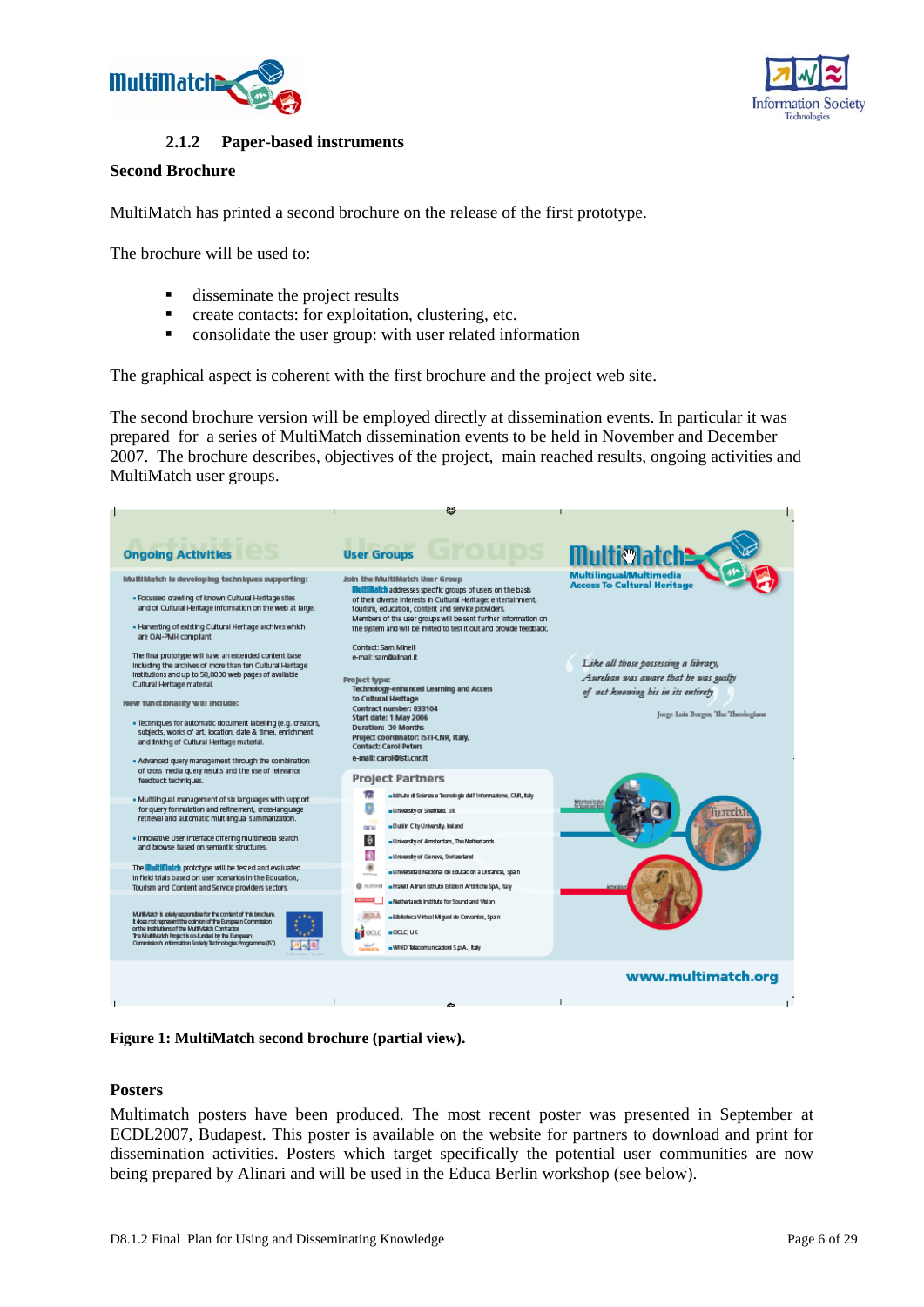



### **Publications**

The list of papers and articles submitted by the MutiMatch Consortium to conferences, workshops and magazines has been continuously updated. Additional Journals, workshops and conferences have been addressed for publications and presentations (see Appendix B - List of Publications).

### **Project book**

We intend to publish a MultiMatch volume at the end of the project. One of the final deliverables of the project will be a revised version of the state-of-the-art. Our intention is to combine this with a detailed presentation of MultiMatch and its various components. The volume will:

- describe the state of the art of the market
- provide some application scenarios
- describe the MultiMatch approach to CH channelling through a multilingual thematic engine.
- provide the evaluation results and information on future directions
- provide the reference access to the second prototype and to the project official web site
- provide the documentation needed for third parties to adhere to the project (providing new contents, clustering, etc.)

The book will be printed and distributed to members of the Multimatrch scientific and application communities and will also be available for download on the website.

### **Newsletters**

### Results so far

Information on the MultiMatch project have been published in internationally distributed newsletters:

 ERCIM News -– quarterly newsletter published by the European research Consortium for Informatics and Mathematics. Articles appeared in ERCIM News:

No. 66, July 2006 – see http://www.ercim.org/publication/Ercim\_News/enw66/peters.html

No. 69, April 2007-see http://ercim-news.ercim.org/content/view/179/327/ "MultiMatch Workshop on Ontology-Driven Interoperability for Cultural Heritage Digital Objects".

No. 70, July 2007 – see http://ercim-news.ercim.org/images/stories/EN70/EN70-web.pdf the call for papers of the MultiMatch Workshop "Innovative Approaches for Searching and Using Cultural Heritage Information for Learning and Teaching".

 IM2 Newsletter – Interactive MultiModal Information Management (an announcement appeared in the Issue No.37, May 2006, see www.im2.ch/newsletters/newsletterpdf/issue37.pdf

#### Future plans

We plan to disseminate MultiMatch results and events through the publication of MultiMatch news to several newsletters. Among them:

 The DigiCULT newsletter "This newsletter has been launched to inform you about DigiCULT activities, as well as about the projects funded, results obtained, and events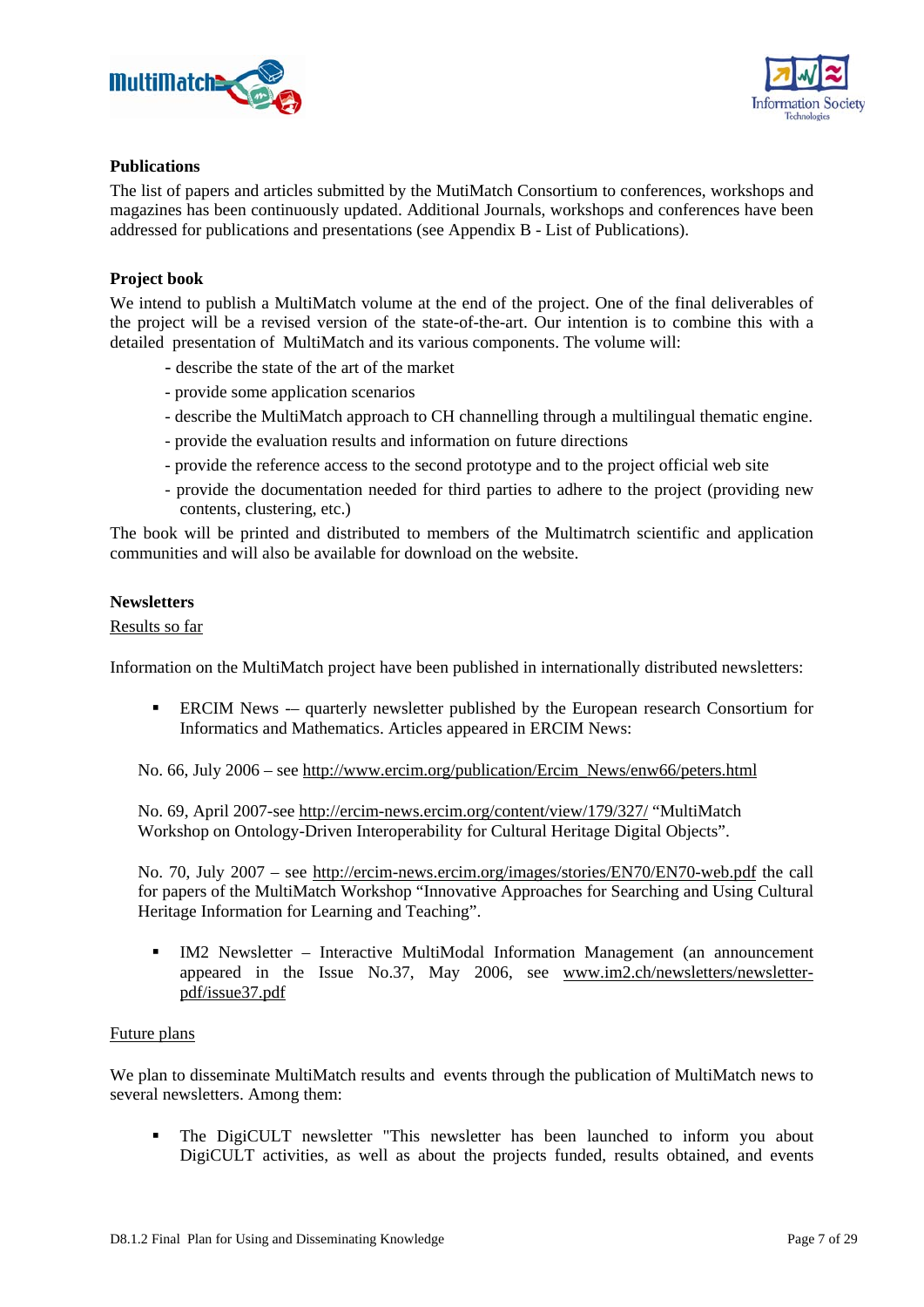



organised in this domain. We hope also to provide pointers to activities in the Information Society relevant to our readers needs." http://cordis.europa.eu/ist/digicult/newsletter.htm

- D-Lib Magazine an electronic publication with a primary focus on digital library research and development, including but not limited to new technologies, applications, and contextual social and economic issues. http://www.dlib.org/about.html
- Search Engine Watch, provides tips and information about searching the web, analysis of the search engine industry and help to site owners trying to improve their ability to be found in search engines. http://searchenginewatch.com/
- Ariadne is a Web magazine for information professionals in archives, libraries and museums in all sectors. http://www.ariadne.ac.uk/
- Digital Media Europe is an online daily newswire and subscription service dedicated to covering continent-wide developments in digital media. http://www.dmeurope.com/
- Pandia Search Engine News is a newsletter on search engine promotion http://www.searchenginehelp.com/pandia/senewspeek/
- Wired Magazine. http://www.wired.com/wired/

## **2.2 Monitoring**

This dissemination plan has been periodically updated and will be maintained during the project lifetime. Periodical reporting will help to check which instruments are effectively providing results and which are not.

The Scientific Advisory Board<sup>3</sup> will be asked to evaluate the dissemination level reached and to provide feedback to MultiMatch.

### **2.3 Dissemination activities from the consortium**

In order to achieve consistency, partners need to share the same guidelines and planning strategy. The key points that follow are intended to harmonise the different information dissemination activities carried out by the MultiMatch partners.

Each partner is asked to provide information on the dissemination activities which will be executed, describing:

- When the dissemination activity has taken/will take place.
- The type of dissemination activity.
- Type of audience
- Countries addressed by the activity.
- Size of audience.

-

• The partner responsible or involved in the activity.

The following overview table summarizes past and future dissemination activities of the MultiMatch consortium.

Each major activity having taken place and planned will be detailed in the next sections of this deliverable, in particular relevant details such as references of publications and conferences, dates, quantitative data will be explicitly mentioned.

<sup>&</sup>lt;sup>3</sup> The Advisory Board is constituted by: Andreas Bienert Staatliche Museen zu Berlin, Germany; Maria Sliwinska ICIMSS, Poland; Hans Petshar Austrian National Library; Birte Christensen-Dalsgaard, The State and University Library, Denmark; Costantino Thanos, DELOS NoE; Eric Pauwels, MUSCLE NoE.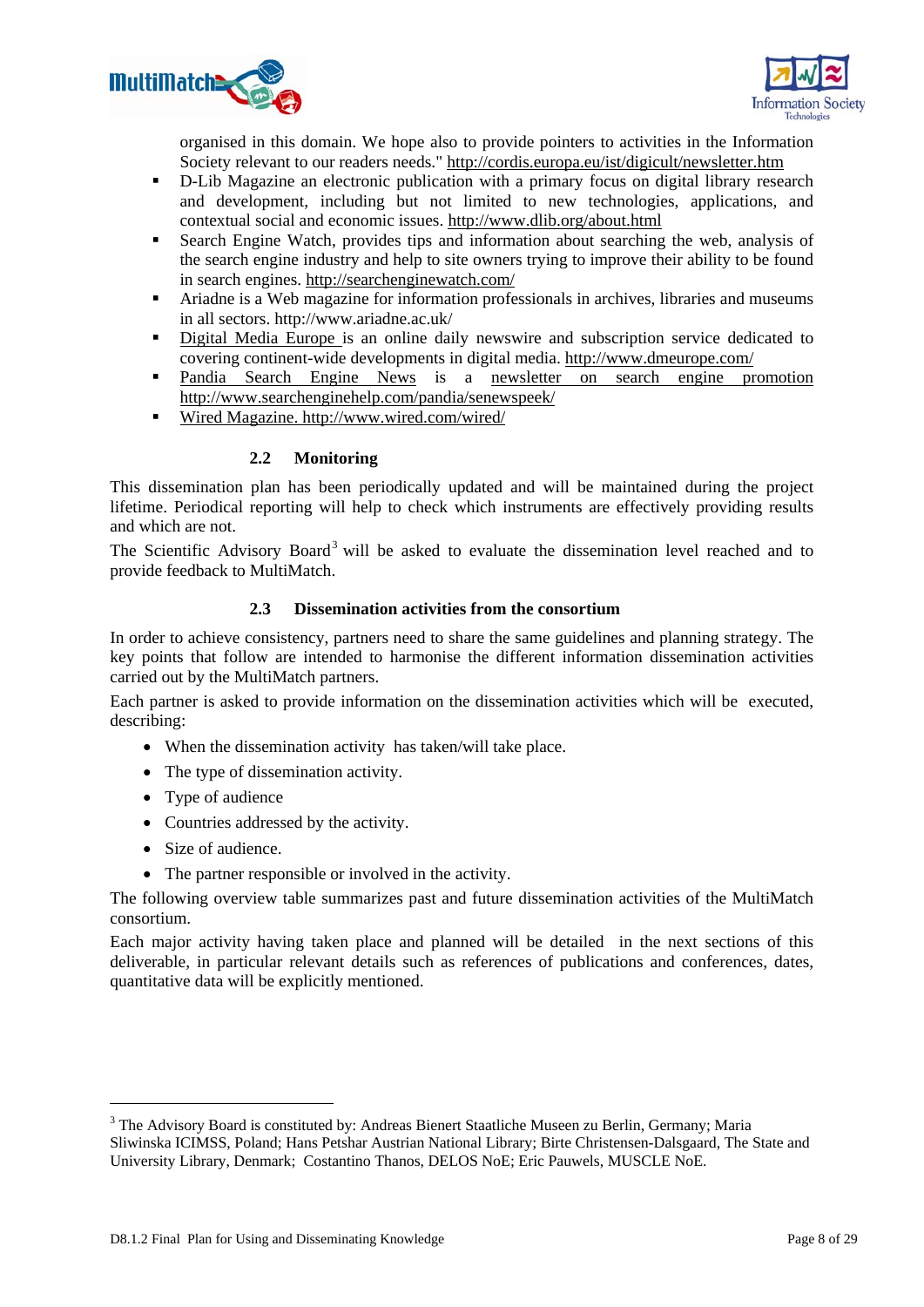



## **Overview table**

| <b>Planned/actual</b><br>Dates <sup>4</sup>    | of<br><b>Type</b><br>dissemination                                                             | <b>Type</b><br>of<br>audience                                                        | <b>Countries</b><br>addressed                                                                                                 | <b>Size</b><br><b>of</b><br>audience | <b>Partner</b><br>responsible/i                                         |
|------------------------------------------------|------------------------------------------------------------------------------------------------|--------------------------------------------------------------------------------------|-------------------------------------------------------------------------------------------------------------------------------|--------------------------------------|-------------------------------------------------------------------------|
|                                                | activity                                                                                       |                                                                                      |                                                                                                                               |                                      | nvolved                                                                 |
| Month 1; Month<br>18                           | Project brochures                                                                              | General                                                                              | Distribution in<br>Europe                                                                                                     | large                                | <b>ISTI-CNR &amp;</b><br>Alinari (see<br>section 2.1.2<br>for details)  |
| From month 7- to<br>30                         | Participation in<br>Conferences /<br>Workshops                                                 | Research &<br>Industry                                                               | Italy, Austria,<br>Czech Republic<br>Hungary,<br>Canada,<br>Netherlands,<br>Finland,<br>Jerusalem (so<br>far)                 | variable                             | Various (see<br>Appendix A<br>$-List$ of<br>events, for<br>details)     |
| From month 1 to<br>30                          | Attendance at<br>Events:<br>dissemination,<br>user<br>groups contacts,<br>monitoring<br>market | Research &<br>Industry                                                               | Netherlands,<br>UK, Germany,<br>Italy (so far)                                                                                | variable                             | Alinari                                                                 |
| Month 15, month<br>18                          | Attendance at<br>open days, focus<br>groups                                                    | Industry, general<br>public, higher<br>education<br>researchers, CH<br>professionals | <b>UK</b>                                                                                                                     | variable                             | <b>USFD</b> (see<br>Appendix A<br>$-List$ of<br>events, for<br>details) |
| Month 18                                       | Research visits                                                                                | Research                                                                             | China (Inst. of<br>Computing<br>Technologies,<br>Chinese Acad. of<br>Sci.Beijing)<br>(Microsoft<br>Research Asia,<br>Beijing) | variable                             | <b>DCU</b>                                                              |
| Month 3, Month<br>19, Month<br>20,<br>Month 30 | Organisation of<br>MultiMatch<br>Workshops                                                     | Research;<br>Educational<br>Market                                                   | Italy, Israel,-<br>Italy, Germany,<br>Denmark                                                                                 | variable                             | Various (see<br>sections 3.1,<br>3.4 and 4.2,<br>for<br>Details)        |
| Month 18                                       | Sponsorship of<br>event                                                                        | Research                                                                             | Czech Rep.                                                                                                                    | variable                             | Alinari                                                                 |

<sup>&</sup>lt;sup>4</sup> Month of the project

-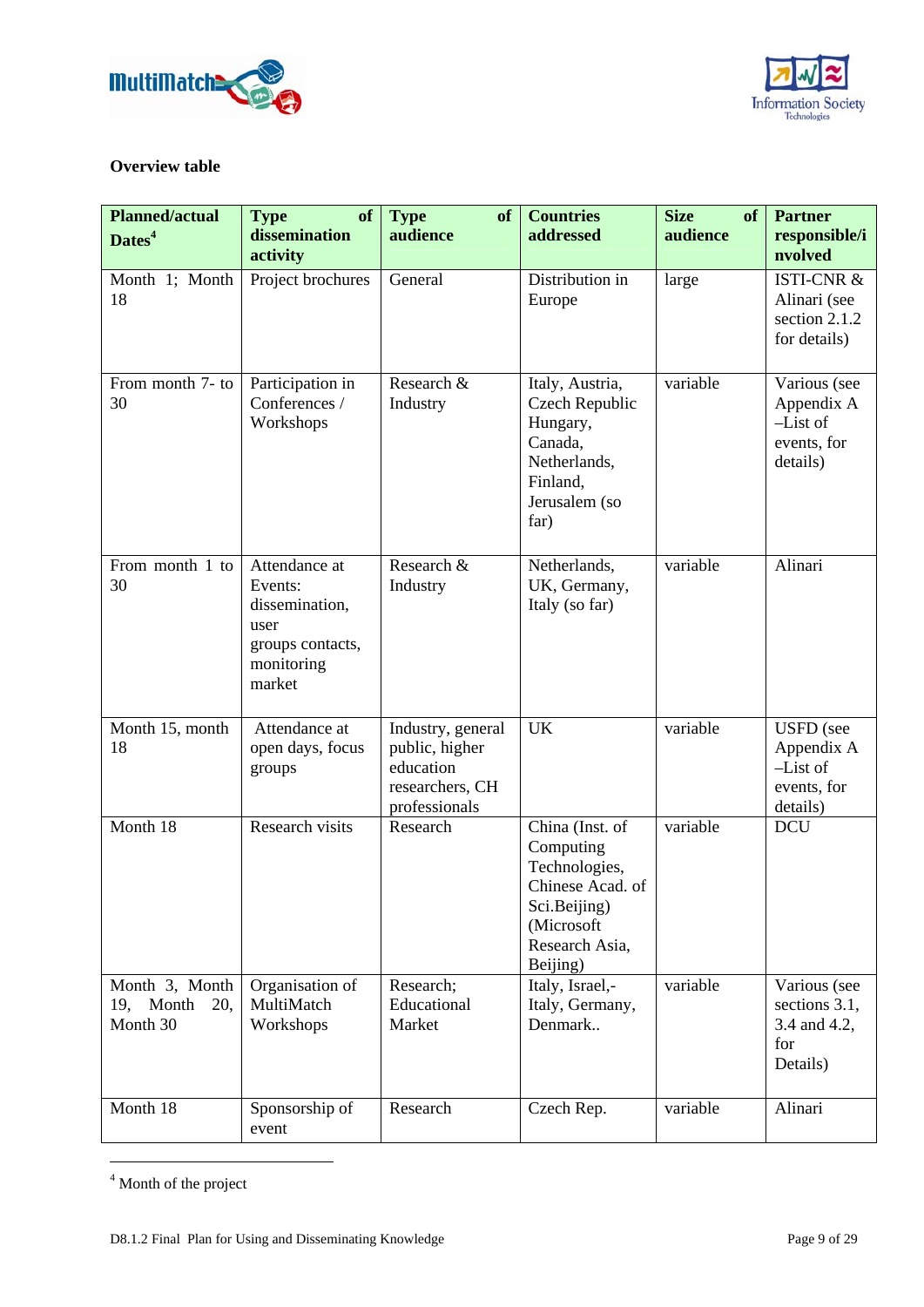



| From month 1 to<br>30  | Project website                             | Publicly<br>available                        |               | Large    | ISTI-CNR,<br>Alinari (see<br>section 2.1.1<br>for details)                          |
|------------------------|---------------------------------------------|----------------------------------------------|---------------|----------|-------------------------------------------------------------------------------------|
| From month 7 to<br>30  | Collaborations<br>and clustering            | European<br>projects                         | Europe        | Variable | All                                                                                 |
| From month 4 to<br>30  | Articles,<br>conference/<br>workshop papers | Research                                     | International | Large    | Various (see<br>section<br>Appendix B -<br>List of<br>Publications,<br>for details) |
| From months 1 to<br>30 | User group<br>contacts                      | Education / CH<br>professionals /<br>Tourist | Europe        | Variable | Alinari (see<br>section $3)$                                                        |

**Table 1: Consortium dissemination activities** 

## **3 User communities**

The MultiMatch target community is represented by educational users, general public (for leisure and cultural tourism), professional users working in the Cultural Heritage domains (editorial, publishing, archaeological and preservation of cultural heritage, government agencies, archives and content owners, etc.) and Operational Digital Libraries.

MultiMatch distinguishes between a Core user group and a General user group.

The core user group is controlled in size and is expected to provide input for the user requirements and feedback on the MultiMatch prototypes. It is represented by experts consumers of cultural heritage information.

The general user group is larger in size. It includes non-professionals users targeted in order to create awareness and disseminate the MultiMatch project results .

Expected number of users:

|         | Education  | General Public | <b>CH</b>       |
|---------|------------|----------------|-----------------|
| Core    | -10<br>י - | 10<br>$3 - 10$ | 10<br>$J - 1U$  |
| General | $-50$      | ററ<br>∙∠∪      | $\Delta$<br>י∠י |

To those groups Operational Digital Libraries will be added as target community .

The list of Core users contacted for collecting the user requirements for the first prototype (see Appendix C) represents the baseline to create a new set of users for gaining feedback on the MultiMatch working system. Contacts with these groups are on going.

User are being reached through direct contacts: Web/mail/direct phone and direct face to face meetings.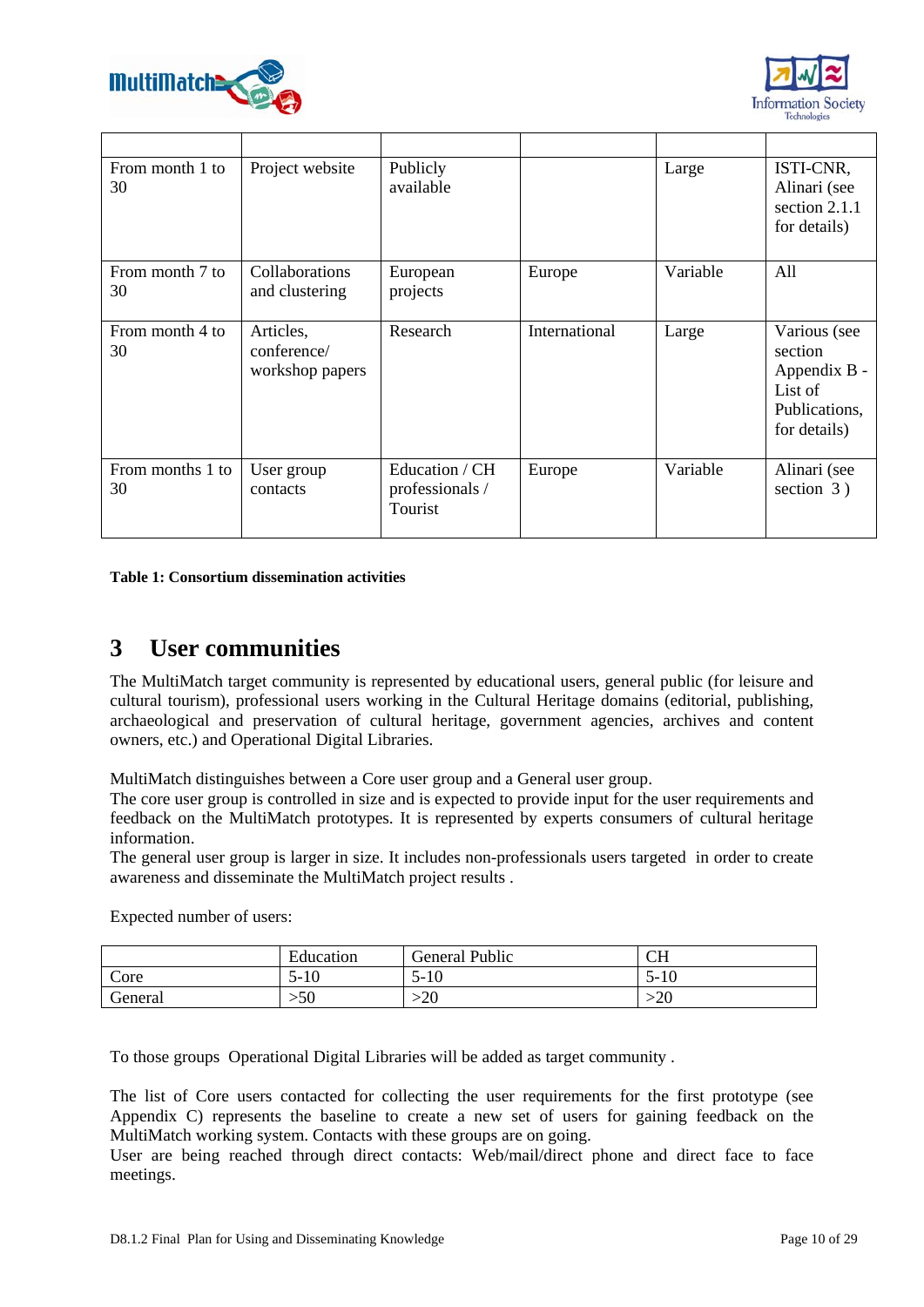



In the following sections we will focus on the general user group, targeted to create awareness about the MultiMatch project. The numbers are near to those expected.

### **What MultiMatch offers to the user groups**

The MultiMatch users have in common the desire or necessity to find and use cultural heritage contents (images, video, audio, multimedia).

MultiMatch offers:

- services to access multimedia/multilingual cultural contents;
- possibility to request specific system functionality addressing particular user needs;
- invitation to MultiMatch workshops which represent the project results
- indexing of third party's contents (professional contents)
- join the project activities (evaluating the system, etc.)

#### **How users can contribute to the MultiMatch activities**

Users will evaluate the available MultiMatch prototype services providing feedback, comments, suggestions on the working system.

### **3.1 Educational user group**

#### **Users contacted**

Alinari has addressed his educational user group:

- Educational users registered to its educational services (Alinari's users reach some thousands registrations).
- European and American universities: within these institutions Library directors have been contacted.
- European projects partners.

Difficulties have been encountered in having feedbacks from users, in particular difficulties in having a reply and gaining fruitful contact to be maintained. This is probably due to the fact that the user expectations are higher: they would probably adhere if they have received some benefit.

#### **Dissemination activities**

-

We target the educational user group in different ways by:

- distributing advertising materials (leaflets, brochures, etc.)
- direct contact (typically making presentations to visitors)
- distributing electronic newsletters, on line questionnaires, emails
- participation in several events: conferences, meetings, workshops. (see Appendix A –List of events). At these events the partners will contact potential user communities; they will gather prospects, providing a suitable frame for discussions, suggestions, sharing of ideas and all kind of tasks typical to these events, where really interested actors in the subject put forward their expected business / activity guidelines and models.
- Organisation of the MultiMatch Workshop: "Innovative Approaches for Searching and Using Cultural Heritage Information for Learning and Teaching<sup>5</sup>

<sup>5</sup> http://www.online-educa.com/workshops-full-day-1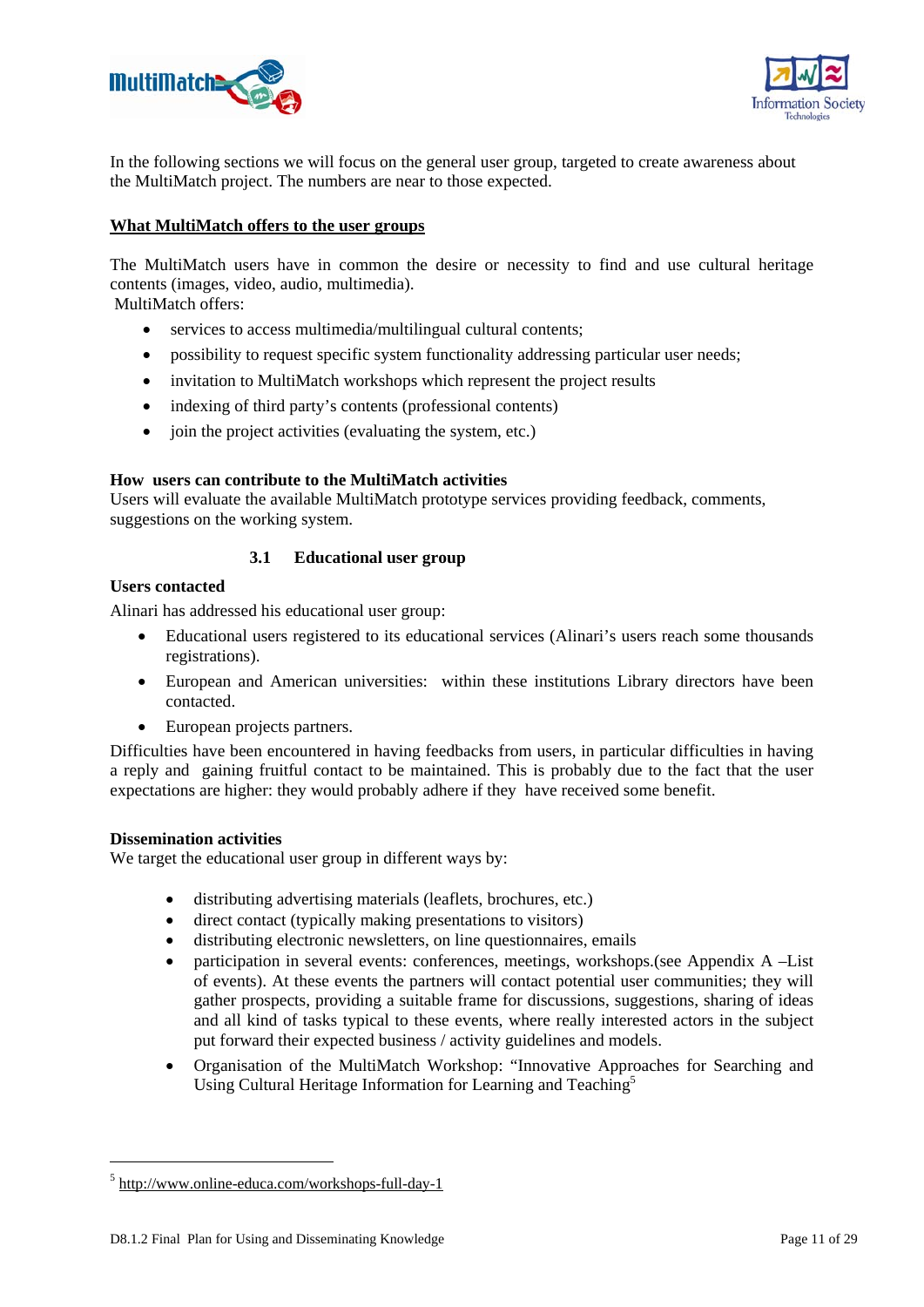



The MutliMatch workshop*"Innovative Approaches for Searching and Using Cultural Heritage Information for Learning and Teaching* " will take place 28th November 2007 at Hotel InterContinental, Berlin, (Germany).



The Workshop, which will be held after the release of the first prototype, is part of the On Line EDUCA Berlin conference  $(28-30)$  November 2007), the ideal context to reach the educational user group. We aim to attract a range of participants from both the cultural heritage domain and academia to promote varied and fruitful discussions and be able to gather information access problems from a variety of perspectives.

Target groups for the workshop**:**

- Educators (instructors and teachers) who create courses and teach using multilingual elearning resources and tools.
- Cultural content providers who would like to improve distribution of their content inside the educational market.
- Technology and service providers (multimedia and software designers) who provide a bridge between educators and cultural content providers.

At the actual moment about 20 participants are registered to the event. The number of participants is expected to increase.

The aim of the MultiMatch sponsored workshop is to converge all stakeholders (educational end users, content providers and technology/service providers) in order to share knowledge and experiences gained in developing, serving and using cultural heritage resources.

The workshop will constitute an important occasion to gather contacts or MultiMatch dissemination activities. We will evaluate whether the project is proceeding in the right direction for its technological development and whether the services meet the market demand for successive exploitation activity. Workshop participants will be able to evaluate a working version of the system, and their feedback will be collected and used to enhance future development. In particular, after the presentation of the project the audience will be requested to fill in a questionnaire. The aim is to gather information about user group needs and have feedbacks on the MultiMatch system.

The Workshop is being organised by Alinari in collaboration with the Educa Berlin staff. Contributions to the organization of the event are coming from the MultiMatch consortium (ISTI-CNR, UNED , U.Alicante and USFD).

The event is being disseminated through

- 
- Alinari's educational mailing list.<br>• MultiMatch's and Alin and Alinari's websites: http://project.alinari.it/disspublish/mm\_news.php; http://www.alinari.com
- University of Alicante's educational newsletters
- University of Alicante' s website: http://www.cervantesvirtual.com

-

<sup>6</sup> www.online-educa.com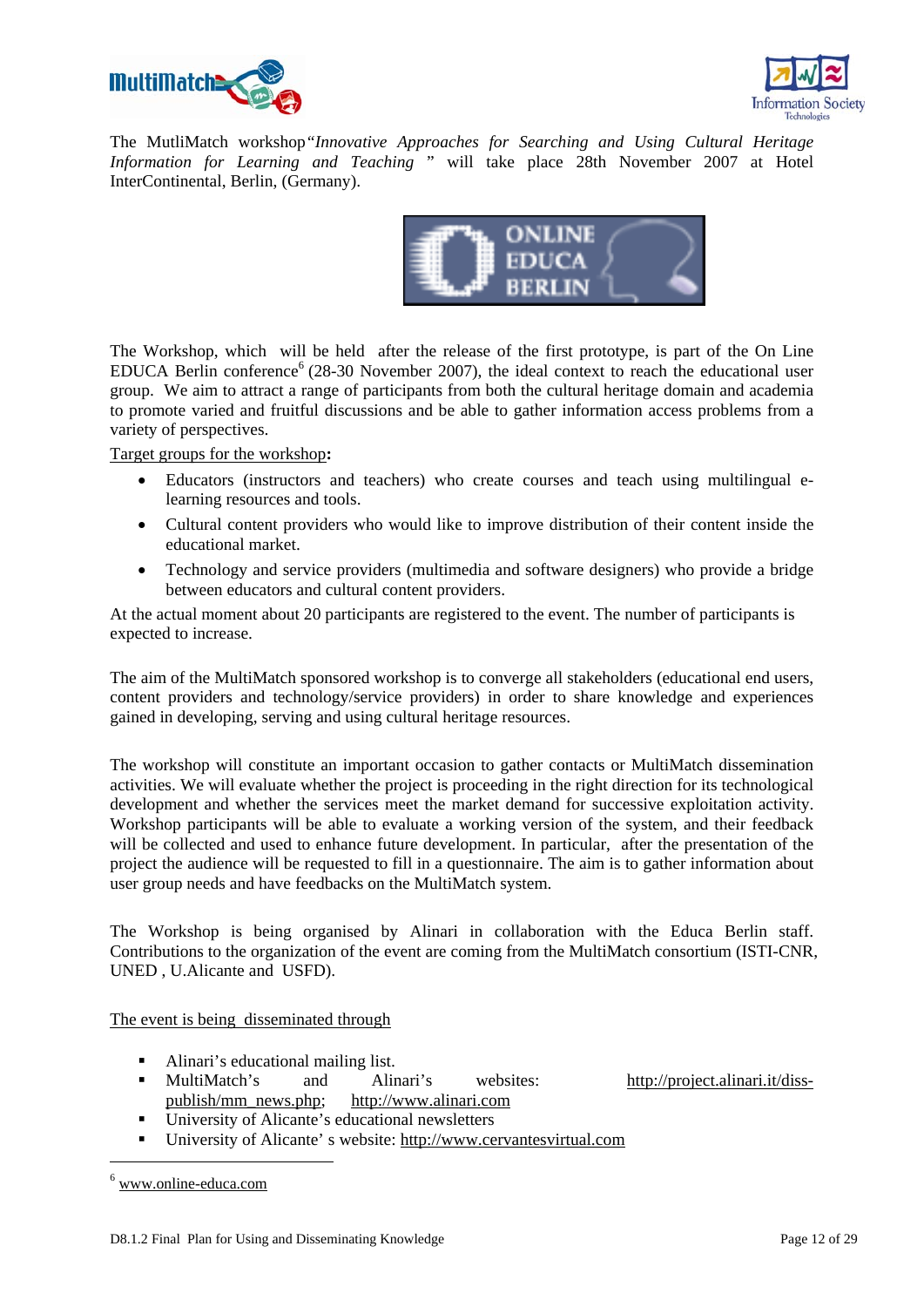



- Press releases :
	- o University of Alicante is managing contacts with Spanish news magazines to disseminate OnlineEduca Berlin Workshop.
		- Article in BVMdC web: http://www.cervantesvirtual.com/noticias/noticias.jsp?mes=11&anyo=2007#c od4186
		- Article in newspaper "La Verdad": http://www.cervantesvirtual.com/AdmNoticiasCervantes/ficheros/imagenes/2 007/verdad.jpg ; http://www.laverdad.es/alicante/20071127/cultura/bibliotecacervantes-participa-proyecto-20071127.html
		- Article in newspaper "Información": http://www.diarioinformacion.com/secciones/noticia.jsp?pRef=2241\_5\_6966 73;\_Cultura-Biblioteca-Virtual-Miguel-Cervantes-participa-proyectoeuropeo-Multimatch http://www.ua.es/dossierprensa/2007/11/27/10.html
	- o Through Alinari: Online Educa Berlin Workshop will have a dedicated space in *Nova* - technological insert of "IL Sole 24 Ore".
- **EDUCA Berlin's websites, newsletters, articles.**
- Call for papers and posters to be held during the workshop (already done through MultiMatch site and through ERCIM news (see: http://ercim-news.ercim.org/images/stories/EN70/EN70 web.pdf)
- Brochures produced for the Workshop
- Alinari's mailing list: Alinari has disseminated the event through its partners mailing list and through its channels in the educational field: European and American Universities, European projects partners have been contacted.

## **3.2 General public (cultural tourism) user group**

## **User contacted**

Contacts with the tourist user group are on going. Some difficulties have been encountered addressing this target community. We set up a dissemination strategy intended to establish new contacts.

### **Dissemination activities**

- Direct contacts:
	- o we are going to establish contacts with Tourist Portals/organizations in order to offer the potentialities of the MultiMatch system. Each partner from the Consortium representing a different Country will dedicate to establish contacts with tourist portals or organizations .

Italy: Alinari is in contact with a tourist agency (Saturnia Tour)

The Netherlands: Portals (i.e. http://www.addmissions.nl) and travel agencies (i.e. http://www.atp.nl/) have been contacted.

• General public will be reachable through the WIND Libero portal<sup>7</sup> which deals with travel and tourism, together with the services related to communities of users interested in those topics. Within this scenario, information on the objectives and achievements of MultiMatch will be disseminated. Major events could even be communicated via DEM (Direct E-Mail) to Libero E-Mail users. The Libero Blog platform could be used as well since it represents the most extensive Italian Blog community. Figures on the number of Page Views and Unique Visitors will be acquired and saved.

-

 $\frac{7 \text{ http://www.libero.it/}}{2}$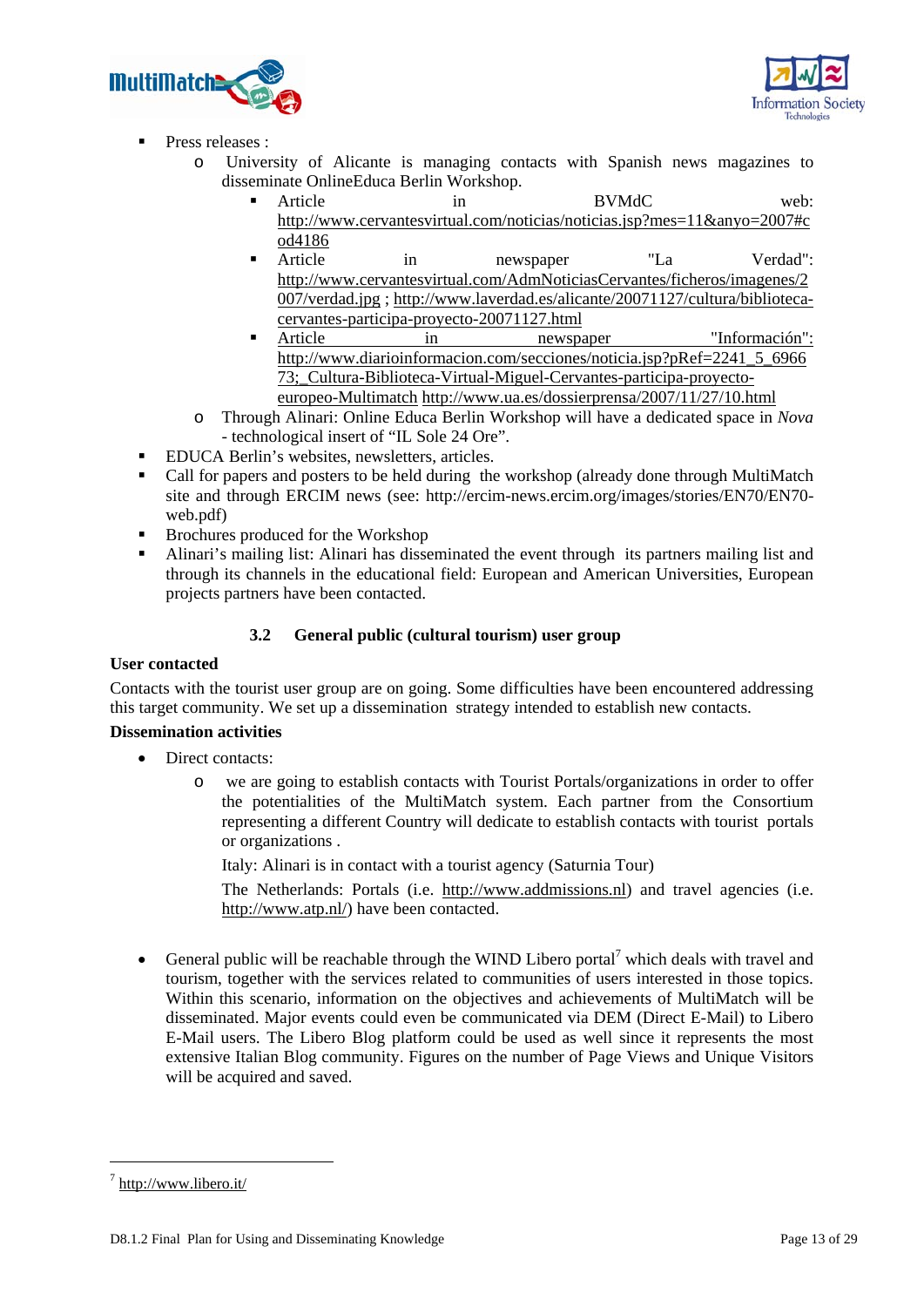



• Events (see Appendix A –List of events). Of particular relevance: a Seminar targeting the tourist user group will be held end November in Alicante.

The seminar will take place in the University of Alicante from 26 to 28 of November. Some of the institutions involved are:

- Internet Society España
- Universitat de Girona
- UOC
- UNED
- Universitat de València
- Universidad de Málaga
- Universidad del País Vasco
- Universidad de Alicante
- Museo Thyssen
- MARQ de Alicante
- Excma. Dip. Prov. De Alicante
- Excma. Dip. Prov. De Valencia
- Agencia Valenciana de Turismo (Generalitat Valenciana)
- Ministerio de Administraciones Públicas
- Segitur
- Cierzo Development
- **Latencia**
- Garben Consultores (Instituto Cervantes)
- Grupo Alma
- Telefónica I+D
- Indra
- Stoa Propostes Culturals i Turístiques
- Fundación Mainel (Valencia)
- Red.es
- Casa de América

Some of the main topics covered by this seminar are:

- Seducing the cultural tourist through Internet
- Online competition between museums for the digital audience
- Ouality of the online tourist offer
- New user trends and the success of tourist-cultural web sites
- Innovating technology and contents

## **3.3 Professional users in Cultural Heritage domains**

### **Dissemination activities**

- distributing advertising materials (leaflets, brochures, etc.)
- direct contact (typically making presentations to visitors)
- distributing electronic newsletters, on line questionnaires, emails
- participation in several events: conferences, meetings, workshops (see Appendix A –List of events)

### **Users contacted**

- 1. Bridgeman Art Library<sup>8</sup>
- 2. British Association of Picture Libraries and Agencies (BAPLA)<sup>9</sup>
- 3. Derecho de Autor
- 4. Bildarchiv Preussischer Kulturbesitz<sup>10</sup>
- 5. Bildombudsmannen & Coordination of European Picture Libraries and Press Stock Heritage  $(CEPIC)^{11}$

1

<sup>8</sup> http://www.bridgeman.co.uk/

<sup>9</sup> http://www.bapla.org.uk/

<sup>10</sup> http://bpkgate.picturemaxx.com/webgate\_cms/

 $11$  http://www.cepic.org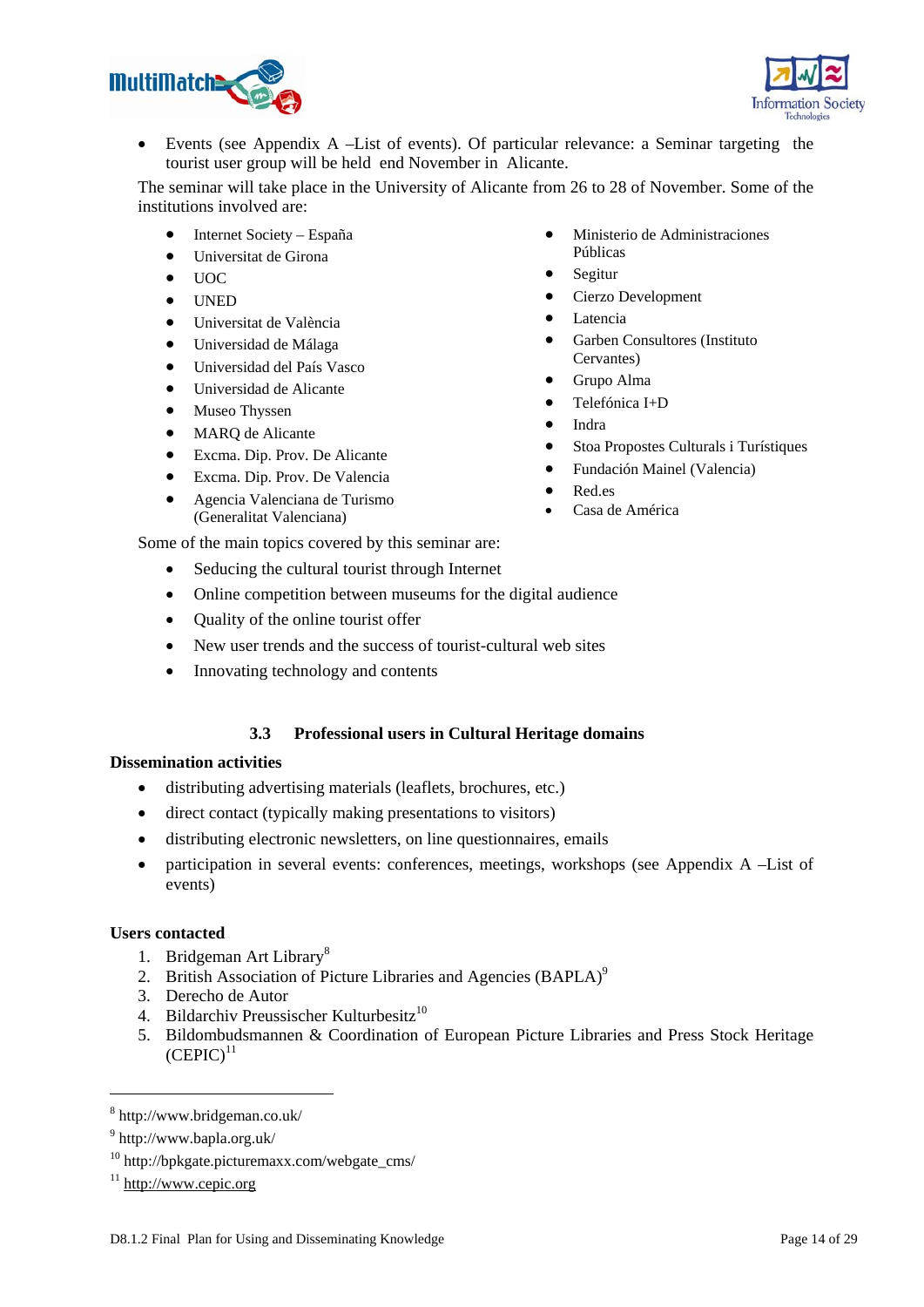



- 6. GettyHulton  $(UK)^{12}$
- 7. Allphoto
- 8. Staatliche Museeun zu Berlin SMPK-(National Museum of Berlin)<sup>13</sup>
- 9. Osterreichische Nationalbibliothek-ONB-(Austrian National Libraries)<sup>14</sup>
- 10. Archiwa Panstwowe, Polon-ICIMSS-(National Polish Archives)<sup>15</sup>
- 11. AISA photographic agency  $^{16}$ (Spain)
- 12. Michael  $Plus<sup>17</sup> (UK and Italy)$
- 13. the British Broadcasting Company (BBC) representing also the International Federation of Television Archives FIAT/IFTA<sup>18</sup>
- 14. The European Library  $(TEL)^{19}$
- 15. MLA (Museums, Libraries and Archives Council  $)^{20}$

## **Content providers**

The users contacted were asked to contribute with their data to MultiMatch.

 Some of them agreed to allow the MultiMatch system to access their contents through ad hoc agreements:

- 1. AISA photographic agency;
- 2. The European Library (TEL);
- 3. Michael Plus (UK and Italy);
- 4. MLA
- 5. ONB

Furthermore it is given the possibility to execute queries inside blinkx.com video contents; OAI repositories will also be harvested.

MultiMatch offers to potential content providers:

- possibility to use the prototype of MultiMatch search engine in the content owner web site;
- support for an effective indexing of the content owner data and possibility to be retrieved by the MultiMatch search engine;
- visibility (logo, link reference, description on the credits area of the MultiMatch prototype engine site).

Following one of the recommendations from European Commission reviewers<sup>21</sup> "the dissemination activities of the MultiMatch project should aim at promotion and increased visibility of the European heritage institutions involved".

-

 $12$  already part of the core user group for collecting user requirements for the first prototype  $13$  member of SAB

<sup>&</sup>lt;sup>14</sup> member of SAB; already part of the core user group for collecting user requirements for the first prototype

<sup>&</sup>lt;sup>15</sup> member of SAB; already part of the core user group for collecting user requirements for the first prototype 16http:// www.photoaisa.com/

<sup>17</sup> http://www.michael-culture.org/

 $18$ ( http://www.fiatifta.org/), already part of the core user group for collecting user requirements for the first prototype

<sup>19</sup> http://www.theeuropeanlibrary.org/

<sup>20</sup> www.mla.gov.uk/

<sup>&</sup>lt;sup>21</sup> MultiMatch fist review- Pisa July 2007. Review Report, recommendation n.8.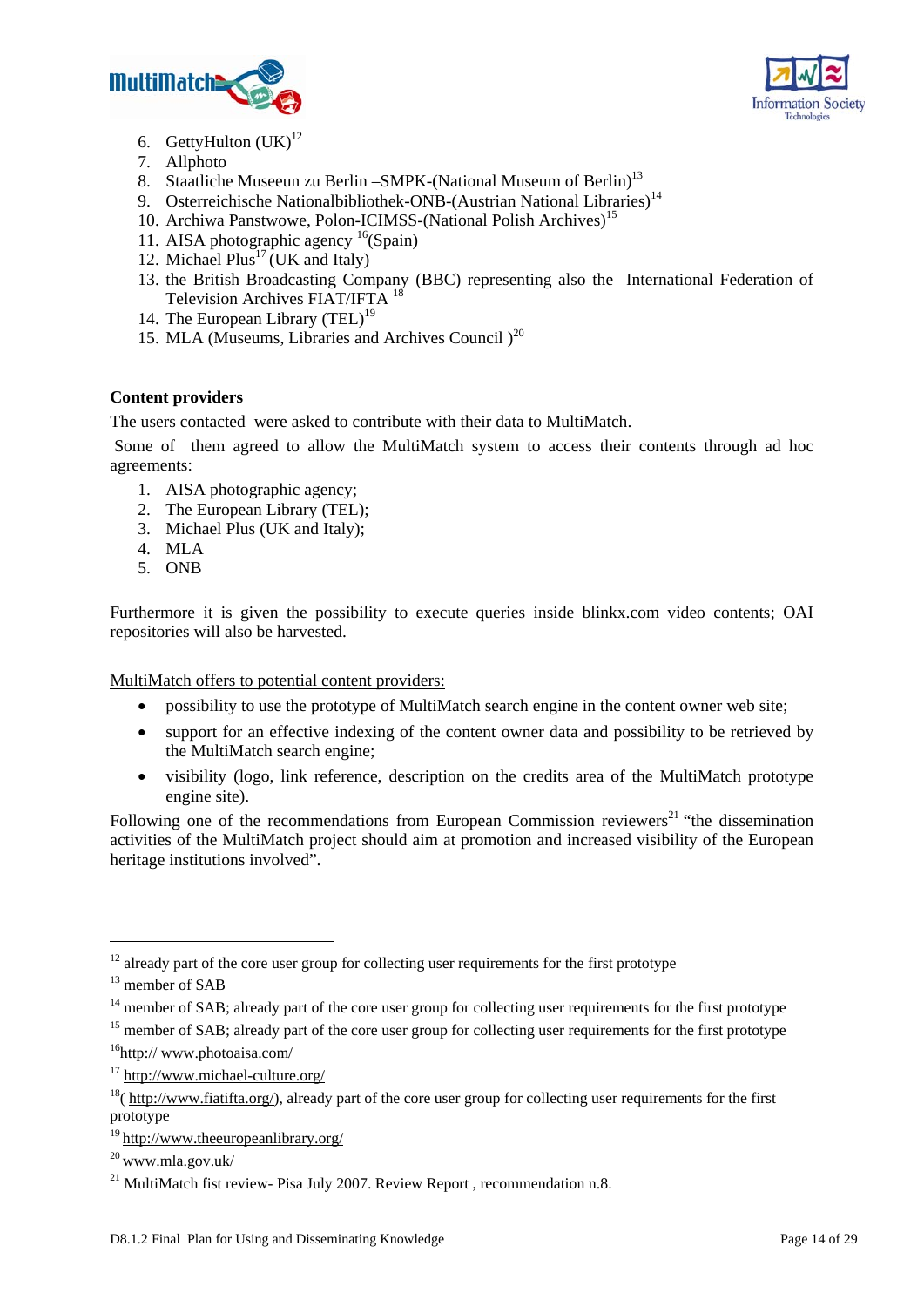



In order to reach this goal, our idea is to include on the MultiMatch system home page interface information and links to the MultiMatch content providers: this will give them visibility, as more people interested in Cultural heritage information will be able to access their archives.

On the other hand the advantages showed by our CH institutions of being part of the MultiMatch system will encourage additional institutions to join.

MultiMatch requests from content owners:

- to allow the MultiMatch search engine to index their multimedia, multiple language content
- to provide feedback and evaluation of the MultiMatch prototype services.
- possibility to request specific system functionality addressing particular user needs

## **Users to be contacted**

The MultiMatch consortium will target European Content holders' trade organizations representative of a vast majority of commercial picture libraries and agencies.

These companies, which represent range from small specialist archives to multinational archives, could become members of the MultiMatch user group.

- 1) AEAPAF Association Empresarial de Agencias de Prensa y Archivos Fotograficos, Barcelona, Spain (http://www.aeapaf.org)
- 2) APAAI Lisbon, Portugal (http://www.aei.pt)
- 3) BAPLA British Association of Picture Libraries and Agencies, London, UK (http://www.bapla.org)
- 4) BLF Bildleverantörernas Forening, Stockholm, Sweden (http://blf.se)
- 5) BVPA Bundesverband der Pressebild-Agenturen und Bildarchive e.V., Berlin, Germany (http://www.bvpa.org)
- 6) EBU European Broadcasting Union (http://www.ebu.ch/)
- 7) FNAPPI Fédération Nationale des Agences de Presse Photo et Information, Paris, France, (http ://www.fnappi.com)
- 8) SAB Schweizerische Arbeitsgemeinschaft der Bild-Agenturen und –Archive, Wurenlingen, Switzerland (http://www.sab-photo.ch)
- 9) SBF Svensk Bildbyråförening, Stockholm, Sweden (http://www.sbf.a.se)
- 10) SNAPIG Syndicat National des Agences Photographique d'Illustration Générale, Paris, France (http ://www.snapig.com)
- 11) PPA Polish Picture Alliance content distribution in Poland/ digital asset management + content delivery/ Polish partner of confessMEDIA (http://www.polpic.pl)

### **3.4 Digital Library community**

From its beginnings MultiMatch has had strong contacts with the Digital library research community through close relations with the DELOS Network of Excellence for Digital libraries. The first MultiMatch workshop on Ontology-Driven interoperability for Cultural Heritage Objects was held at the DELOS conference, Pisa, 15 February 2007, as a joint DELOS-MultiMatch event (see Section 4.2 below). MultiMatch has also established contacts and collaborations with the TEL and EDL set of projects.

We first focused on the EDLproject<sup>22</sup>: The EDLproject addresses the enhancement of multilingual capabilities of The European Library (TEL<sup>23</sup>) portal, takes first steps towards collaboration between

1

<sup>22</sup> http://edlproject.eu/about.php

<sup>23</sup> http://www.theeuropeanlibrary.org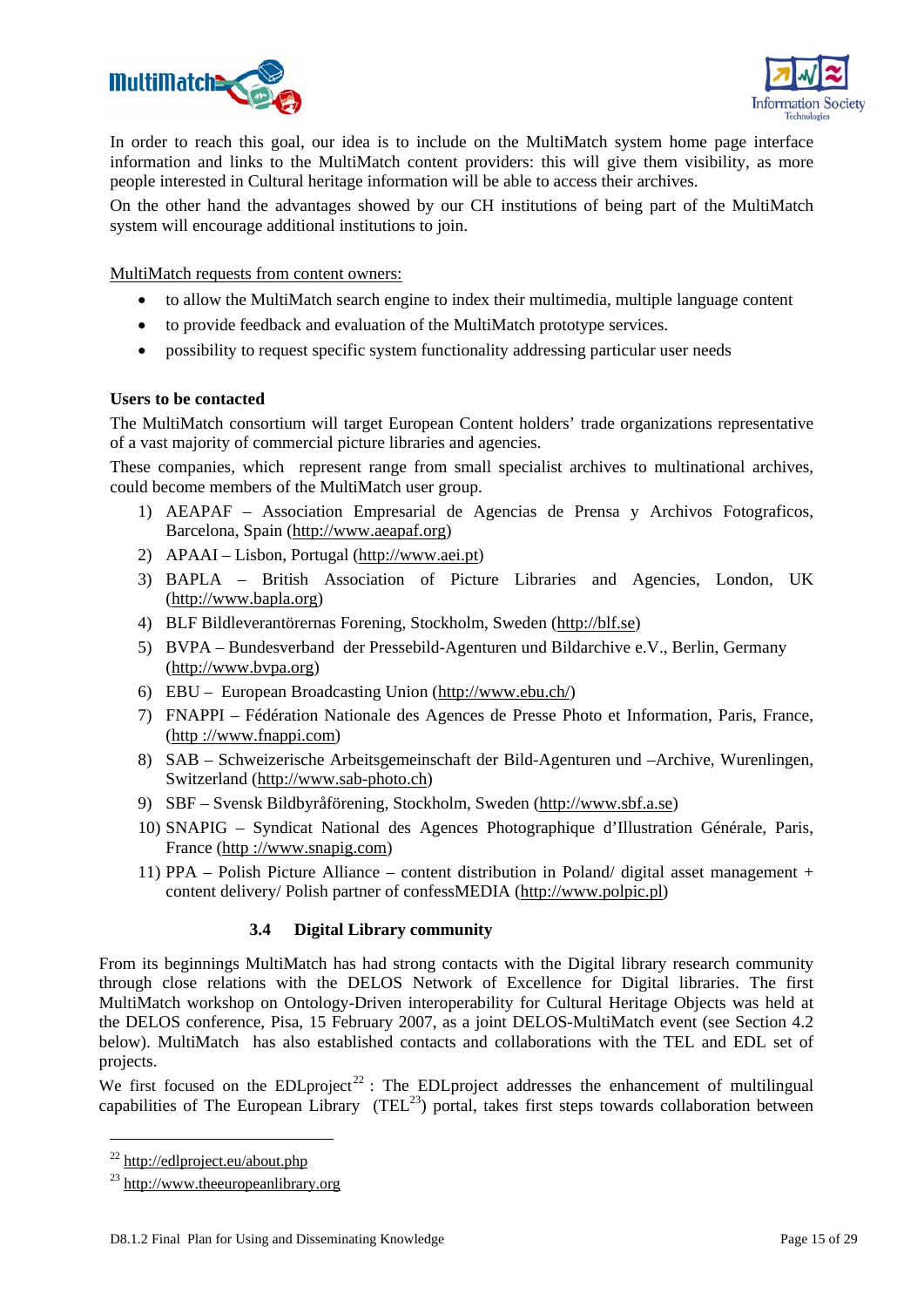



The European Library and other non-library cultural initiatives, and expands the marketing and communication activities of The European Library service.

Next step will be to address World  $Cat^{24}$  which is the world's largest network of library content and service. WorldCat libraries are dedicated to provide access to their resources on the Web, where most people start their search for information.

MultiMatch is also represented officially by its coordinators (Carol Peters and Pasquale Savino) in the EDLNet thematic network which is building consensus towards creating The European Digital Library. EDLNet is building a prototype demonstrating cross domain access to the objects and information held in the museums, libraries, archives and audio-visual archives of Europe. Peters ha collaborated with EDLNet in the definition of the approaches to be adopted to implement multilingual access in the prototype. MultiMatch has also given EDLNet the opportunity to test MILOS, the multimedia content management system which constitutes the foundation for the integration of the MultiMatch services.

It is planned to hold a Dedicated Session on MultiMatch at the 2<sup>nd</sup> DELOS Confrence to be held in Pisa. 4-7 December. The MultiMatch session will be held on 4 December, 16.00 – 18.00. Presentations describing various aspects of the system and a demo will be given. The final programme is now under discussion and will be publicised.

## **4 Scientific community**

MultiMatch addresses the scientific community in order to create awareness about the MultiMatch project and to get feedback on the scientific outcomes of the project.

The academic (educational and research) partners of the MultiMatch project plan to disseminate and exploit the scientific results of MultiMatch project toward the EU research community at large. All universities or research institutions within the consortium will strongly benefit from the scientific advances obtained from the cooperation with all other partners in a field that requires the expertise of many research groups.<sup>25</sup>

Their dissemination activity to reach the target scientific community is part of a permanent dissemination strategy which will be focused on:

- Publications: scientific conference/workshop papers, articles in scientific international journals (see below).
- Participation to national and international events: conferences, workshops, industrial days, meetings (see Appendix A –List of events).
- MultiMatch workshops (see below)
- Masters and PhD projects: project partners will share their expertise with collaborative research generating intra-project dissemination and employing young researchers and Ph.D. students; thus creating opportunities for the new generation of researchers, both from Western and Eastern Europe.

1

<sup>24</sup> http://www.worldcat.org/.

 $^{25}$  For further information about exploitation activities please see D.8.2.1 Exploitation planning report and market survey.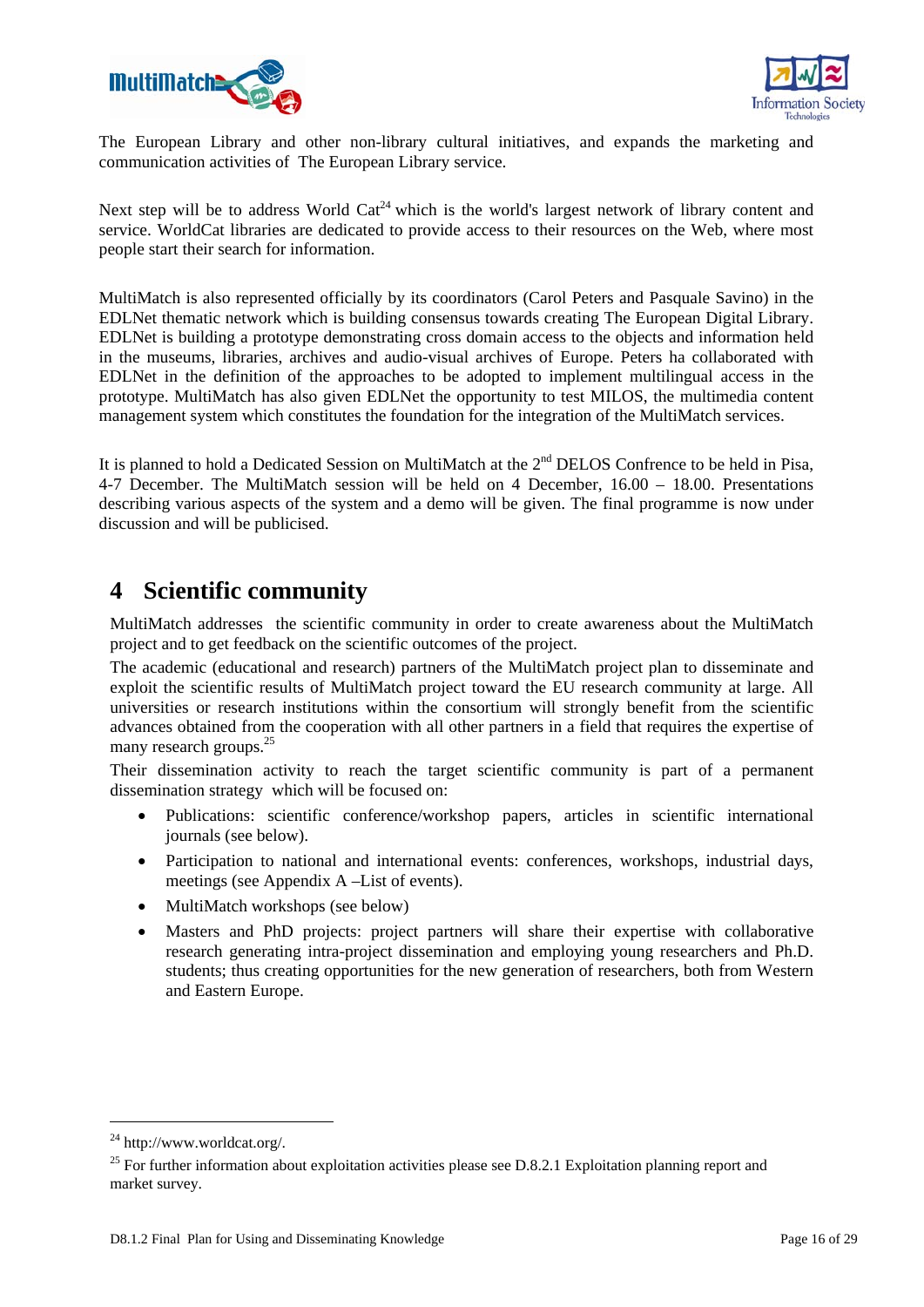



## **4.1 List of Publications**

MultiMatch partners are publishing the scientific results of the project in articles and documentation submitting to conferences, workshops and selected high-level magazines. (see Appendix B - List of Publications)

The list of papers is posted on the website and will be periodically updated during the project lifetime; as permanent dissemination the MultiMatch Consortium will generate more research publications in forthcoming years.

## **4.2 Dissemination towards the CH Research Communities**

MultiMatch has already made some presentations to the general CH-involved research communities (ie both researchers and practitioners in the very wide domain of CH) as can be seen from the list of past events in Appendix A. It is also organising a series of workshops for these research communities.

The first MultiMatch Workshop on "*Ontology-Driven Interoperability for Cultural Heritage Objects"* <sup>26</sup> was held  $15<sup>th</sup>$  February 2007 in Grand Hotel Continental – Tirrenia, Pisa (Italy).

The event represented the occasion to target research groups operating in the area addressed in MultiMatch and to disseminate the project toward the scientific community.

This workshop was held as part of the DELOS Conference (13-14 February 2007); the original idea for organising this event resulted from early discussions within MultiMatch, more specifically in the group working on the definition of the most appropriate metadata schema and overall conceptual framework for the diverse types of information that would be handled by the project. The intention was to investigate the current state-of-the-art, and discuss those issues that currently hinder the widespread adoption of standards and impede interoperability. Thus providing useful input for the MultiMatch metadata working group.

The workshop was organised by ISTI-CNR and was attended by about 40 researchers and practitioners in the IT and cultural heritage sectors. MultiMatch members from Alinari, CNR, BandG and USFD participated actively in the event. Neil Ireson & Johan Oomen presented a paper: "Capturing e-culture: Metadata in MultiMatch". The event stimulated discussion among researchers on the metadata ad ontology. Relevant results useful for the improvement of the MultiMatch system have been collected.

A special session on MultiMatch has been organised for the EVA/MINERVA 2007 conference to be held 20 November 2007, Jerusalem, Israel. The aim of the session will be to present the objectives and the first results of the MultiMatch project to the Cultural Heritage community. The preliminary system prototype will be demonstrated and a questionnaire will be circulated among the audience in order to obtain feedback.

The programme is as follows:

-

- Introduction, Carol Peters, ISTI-CNR, Italy
- User Requirements in the Cultural Heritage Domain, Jennifer Marlow, University of Sheffield, UK
- Metadata in the Cultural Heritage Domain, Johan Oomen, Sound & Vision, The Netherlands
- Searching Cultural Heritage Information with MultiMatch: Presentation and Demo, Franca Debole, ISTI-CNR, Italy See http://www.digital-heritage.org.il/conferences/2007\_Tuesday.html for more details

Other workshops are planned for the future.

In particular, we intend to hold a 2-day project internal workshop in late April to which members of the user groups and the Advisory Board will be invited. the aim of this workshop is to present the ongoing development of the 2<sup>nd</sup> prototype: system components and interface in order to discuss the

<sup>&</sup>lt;sup>26</sup> http://www.delos.info/index.php?option=com\_content&task=view&id=524&Itemid=271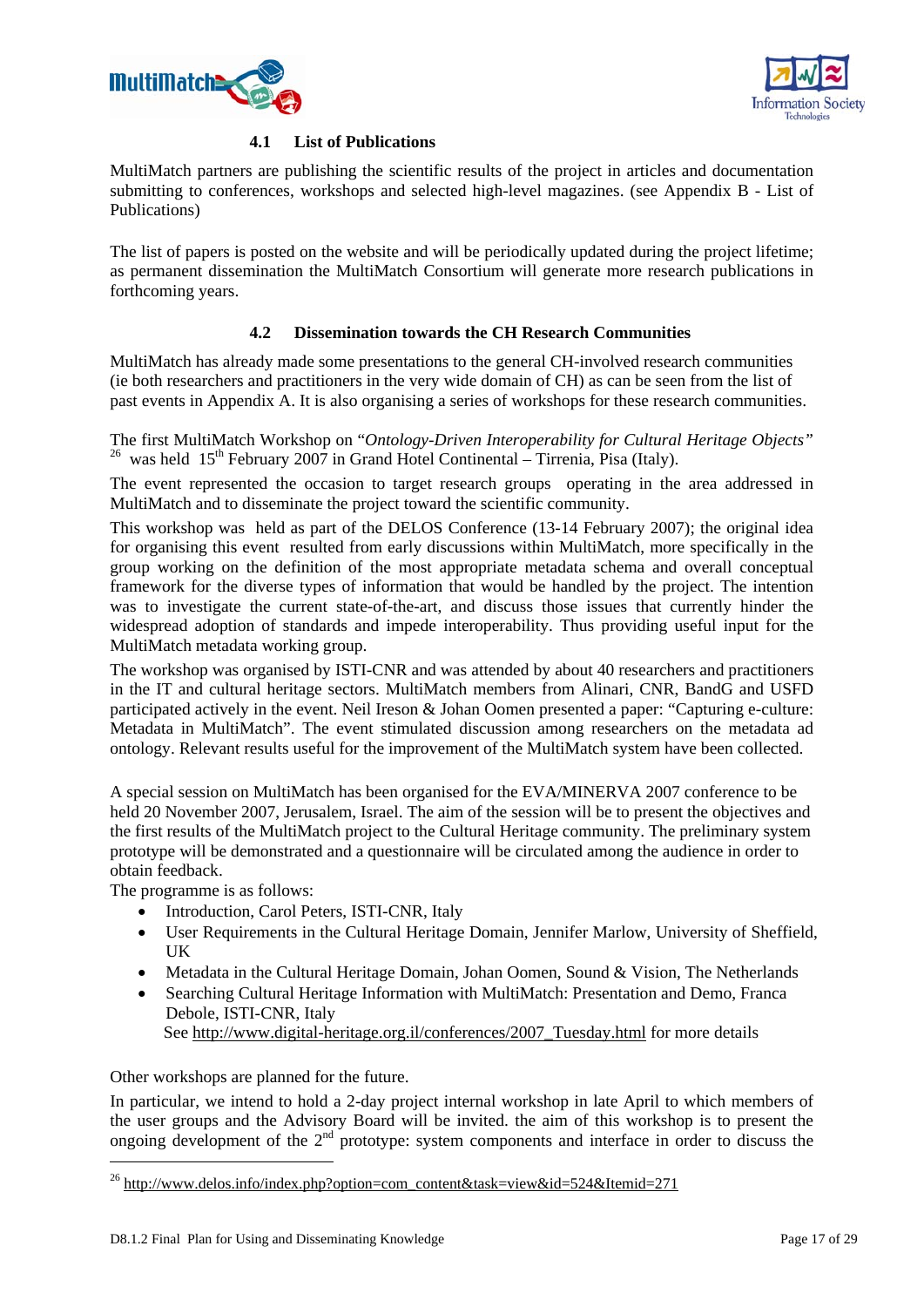



most important / challenging issues and receive feedback from the participants. There will two main sessions: one more research-oriented and the other focussing on system development and implementation issues.

A final workshop will be held at the end of the project in order to present the second prototype to the interested R&D communities. A suitable occasion could be represented by ECDL 2008, to be held in Aarhus, Denmark, 14-19 september. Members of the user groups would be invited to attend.

 During this workshop the second prototype will be demonstrated and the main results of the MultiMatch project presented. It will be an occasion to establish contacts for the dissemination and exploitation of the main project outcomes.

## **5 Clustering**

The clustering activity is important for the dissemination of the MultiMatch project as it allows sharing of knowledge during workshops and events, sharing of users and technology exchange.

The MultiMatch Consortium aims to set up clustering with European projects. Close links have already been established with CLEF, DELOS, MICHAEL, TEL. Contacts have been established with some other projects; efforts will be made to extend these during the next 12 months.

## **6 Conclusions**

This deliverable has structured the final dissemination plan of the MultiMatch project.

We described the dissemination strategy for this second phase of the project which is intended to address the target communities, represented by the MultiMatch user groups and by the scientific community. The aim is to disseminate knowledge about the MultiMatch project and also to collect feedback on the MultiMatch system on one side from the world of application and on the other side from the world of research. Details of each target community have been provided and contacts for future activities have been outlined.

The on going dissemination activities are in line with the project Milestones:

Milestone 1 : *Initial knowledge dissemination planning, Initial exploitation planning, Production of promotion material* planned for month 12 of the project has been reached and all the dissemination activities requested have been put in place.

Milestone 2 *Organisation of workshop, Final plan for using and disseminating knowledge, Revision of exploitation planning* is planned to be reached at month 24. The organization of workshops is on progress. One MultiMatch workshop has already been held at month 3 of the project, the second and third one will take place at month 19; a forth workshop is planned for month 20. The final dissemination plan has been structured and is near to be delivered.

Milestone 3 *Workshop* is planned to be reached at month 30. The final MultiMatch workshop is expected to be held at that time.

Thanks to the dissemination activities undertaken so far the name MultiMatch has begun to become known in Europe and even overseas. The MultiMatch dissemination strategy will further promote the future and practical impact of the project.

## **7 References**

[1] MultiMatch Deliverable 8.1.1, Initial plan for using and disseminating knowledge.

[2] MultiMatch Deliverable 8.2.1, Exploitation planning report and market survey.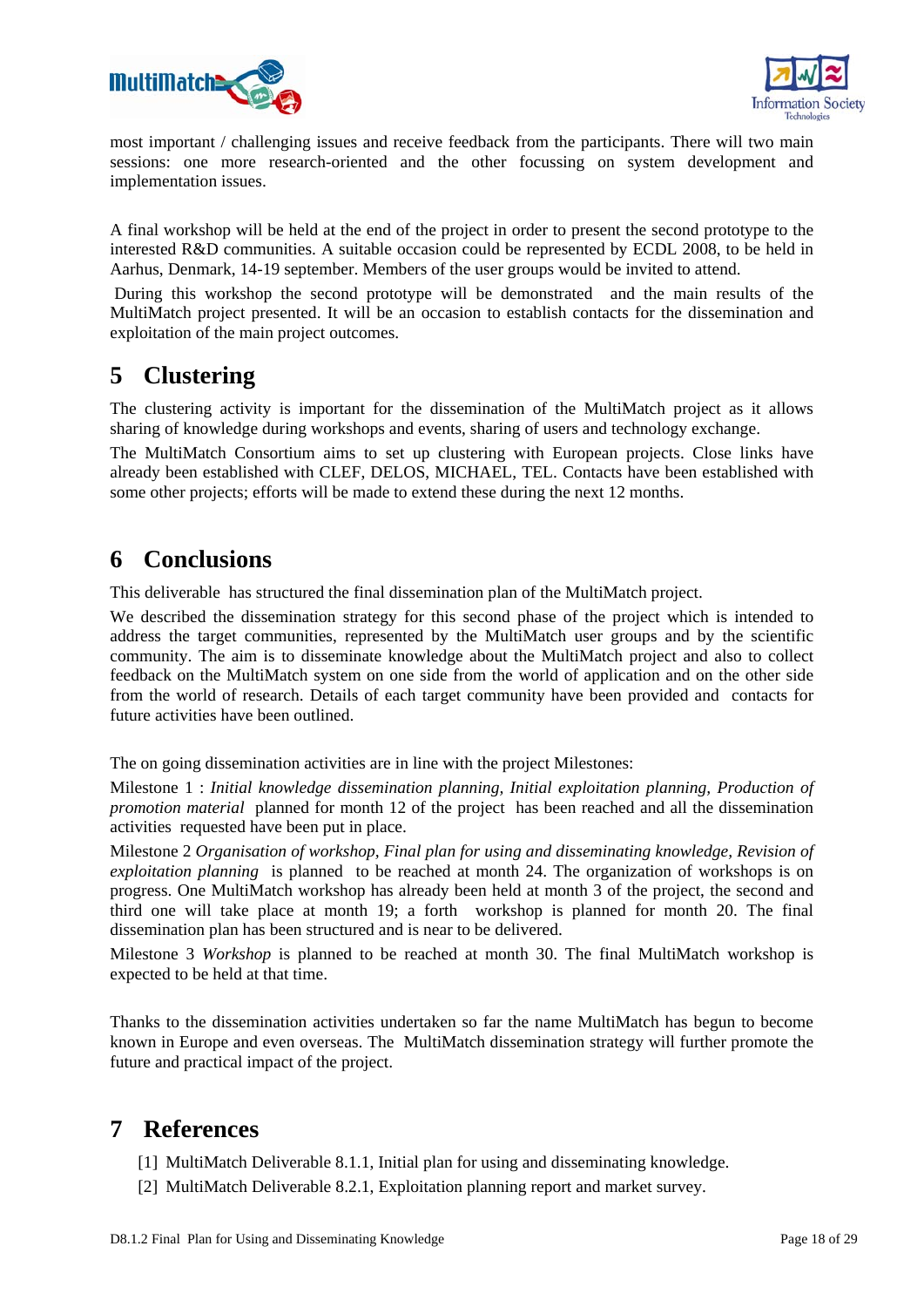



- [3] MultiMatch Deliverable 1.2.1,User Requirements Analysis –ANNEX1.
- [4] MultiMatch Deliverable D1.4, Functional Specification of the Second Prototype.
- [5] MultiMatch-Annex I- DoW.

## **8 List of figures and tables**

|--|--|

Table 1: Consortium dissemination plans ............................................................................................. 10

## **9 Appendix A –List of events**

This appendix reports events where the MultiMatch project was presented or is going to be presented by means of presentations or papers. The events cover the different domains of interest to MultiMatch in which the partners operate and represent important opportunities to contact potential users, evaluate the market and users' awareness, plan dissemination activities.

The aim is to participate in several events during the life of the project, in different countries with different types of users where really interested actors in the subject put forward their expected business / activity guidelines and models in order to gather prospects, provide frame for discussions, suggestions, sharing of ideas.

The lists include conferences, workshops, fairs, exhibitions, meetings, focus groups, demonstrations.

| <b>Date</b>            | <b>Place</b>                   | <b>Event</b>                                                                                                                     | Link                                                                                                                           | <b>Description</b>                                                                                                                                                            |
|------------------------|--------------------------------|----------------------------------------------------------------------------------------------------------------------------------|--------------------------------------------------------------------------------------------------------------------------------|-------------------------------------------------------------------------------------------------------------------------------------------------------------------------------|
| October 29-30,<br>2007 | Rome, Italy                    | <b>DILIGENT</b><br>2007. Workshop-<br>"European<br>Information<br>Space: e-<br>Infrastructures,<br>Services and<br>Applications" | http://www.dili<br><u>gentproject.org</u><br>index.php?opt<br>ion=com_cont<br>ent&task=view<br>$&$ id=195 $&$ Ite<br>$mid=235$ | MultiMatch<br>presentation                                                                                                                                                    |
| October 24-26,<br>2007 | Toronto,<br>Ontario,<br>Canada | <b>ICHIM 2007-</b><br>International<br><b>Cultural Heritage</b><br>Informatics<br>Meeting                                        | http://www.arc<br>himuse.com/ic<br>$\frac{\text{him}07}{\text{ }}$                                                             | Paper presented by<br>USFD, BandG                                                                                                                                             |
| October 8, 2007        | Sheffield, UK                  | Chamber<br>of<br>Commerce<br>open<br>day at University<br>of Sheffield                                                           |                                                                                                                                | Jennifer<br>Marlow<br>(USFD) gave a talk<br>about MultiMatch at<br>University<br>of<br>Sheffield<br>event<br>"Innovate"<br>called<br>targeted<br>that<br>the<br>Chamber<br>οf |

## **List of attended events**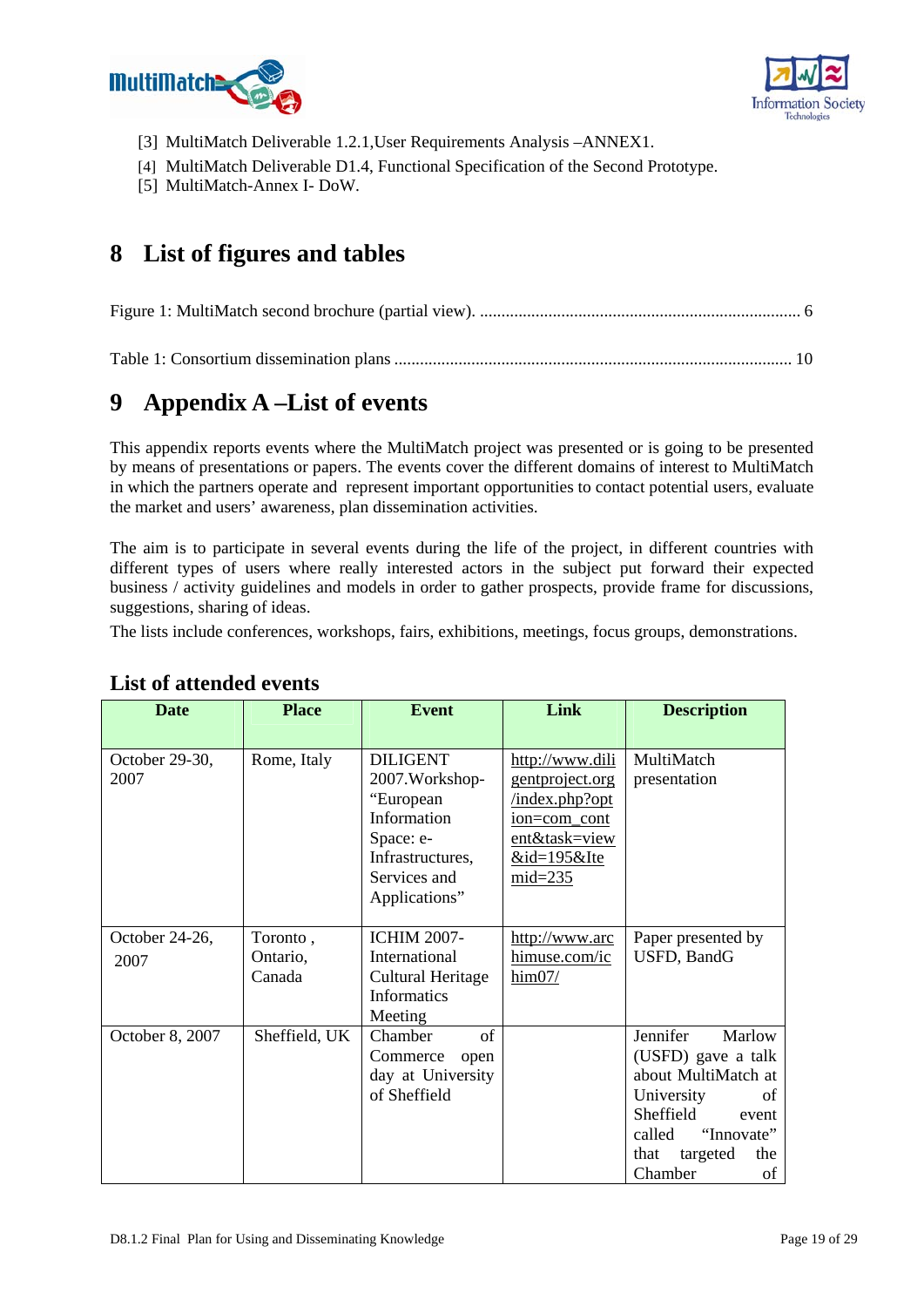



|                          |                                                                 |                                                                                                                                              |                                                                              | Commerce                                                                                                                                                                                                                             |
|--------------------------|-----------------------------------------------------------------|----------------------------------------------------------------------------------------------------------------------------------------------|------------------------------------------------------------------------------|--------------------------------------------------------------------------------------------------------------------------------------------------------------------------------------------------------------------------------------|
| September 16-21,<br>2007 | Budapest,<br>Hungary                                            | ECDL $2007-11^{th}$<br>European<br>Conference<br>on<br>Research<br>and<br>Advanced<br>Technologies<br>on<br>Digital Libraries.               | http://www.ecd<br>12007.org/                                                 | poster prepared<br>A<br><b>ISTI-CNR</b><br>by<br>and<br><b>UNED</b><br>was<br>presented                                                                                                                                              |
| September 13-14,<br>2007 | Gent, Belgium                                                   | <b>VVBAD</b><br>Conference-<br>Information 2007                                                                                              | http://www.vv<br>bad.be/informa<br>tie2007                                   | MultiMatch<br>presentation<br>by<br>Hanneke<br>Smulders<br>(BandG)                                                                                                                                                                   |
| September 10-14,<br>2007 | Modena, Italy                                                   | <b>ICIAP</b><br>2007-<br>International<br>Conference<br>on<br>Image<br>Analysis<br>and Processing                                            | http://www.ici<br>ap2007.org                                                 | <b>ISTI-CNR</b><br>participated with a<br>paper                                                                                                                                                                                      |
| September 12-14,<br>2007 | The Hague,<br>Netherlands                                       | <b>EDLNET-</b><br>European Digital<br>Library Thematic<br><b>Network</b>                                                                     | http://www.eur<br>opeandigitallib<br>rary.eu/edlnet/                         | MultiMatch<br>presentation<br>by<br>Pasquale<br>Savino<br>(ISTI-CNR)                                                                                                                                                                 |
| September 7-8,<br>2007   | Lisbon,<br>Portugal                                             | International<br>$seminar -$<br>Disclosure and<br>preservation:<br>Fostering<br>European Culture<br>in the Digital<br>landscape              | http://bnd.bn.pt<br>/seminario-<br>conhecer-<br>preservar/inde<br>x_eng.html | <b>Carol Peters</b><br>(ISTI_CNR) was<br>invited speaker on<br>behalf of Multi-<br>Match; title of her<br>talk"Interoperability<br>and Multilinguality:<br>Guaranteeing<br><b>Information Access</b><br>over Language<br>Boundaries" |
| July 23-27, 2007         | Amsterdam-<br>The<br>Netherlands                                | $SIGIR$ 2007-30 <sup>th</sup><br>Annual<br>International<br>Conference                                                                       | http://www.sig<br>ir2007.org/                                                | Two Paper<br>presentations (UVA<br>and DCU)                                                                                                                                                                                          |
| July 18, 2007            | Sheffield, UK                                                   | Focus group with<br>MLA .The focus<br>group is part of<br>an MSc project<br>on evaluating<br>MICHAEL (esp.<br><b>CLIR</b><br>functionality). |                                                                              | Paul Clough<br>(USFD) was<br>involved in a focus<br>group with Kate<br>Fernie (MLA).<br>MultiMatch was<br>presented to the CH<br>Professionals<br>attending the event                                                                |
| July 9-11, 2007          | University of<br>Amsterdam-<br>Amsterdam-<br>The<br>Netherlands | <b>CVIR 2007-ACM</b><br>international<br>Conference on<br>Image and Video<br>Retrieval                                                       | http://www.civ<br>r2007.com/                                                 |                                                                                                                                                                                                                                      |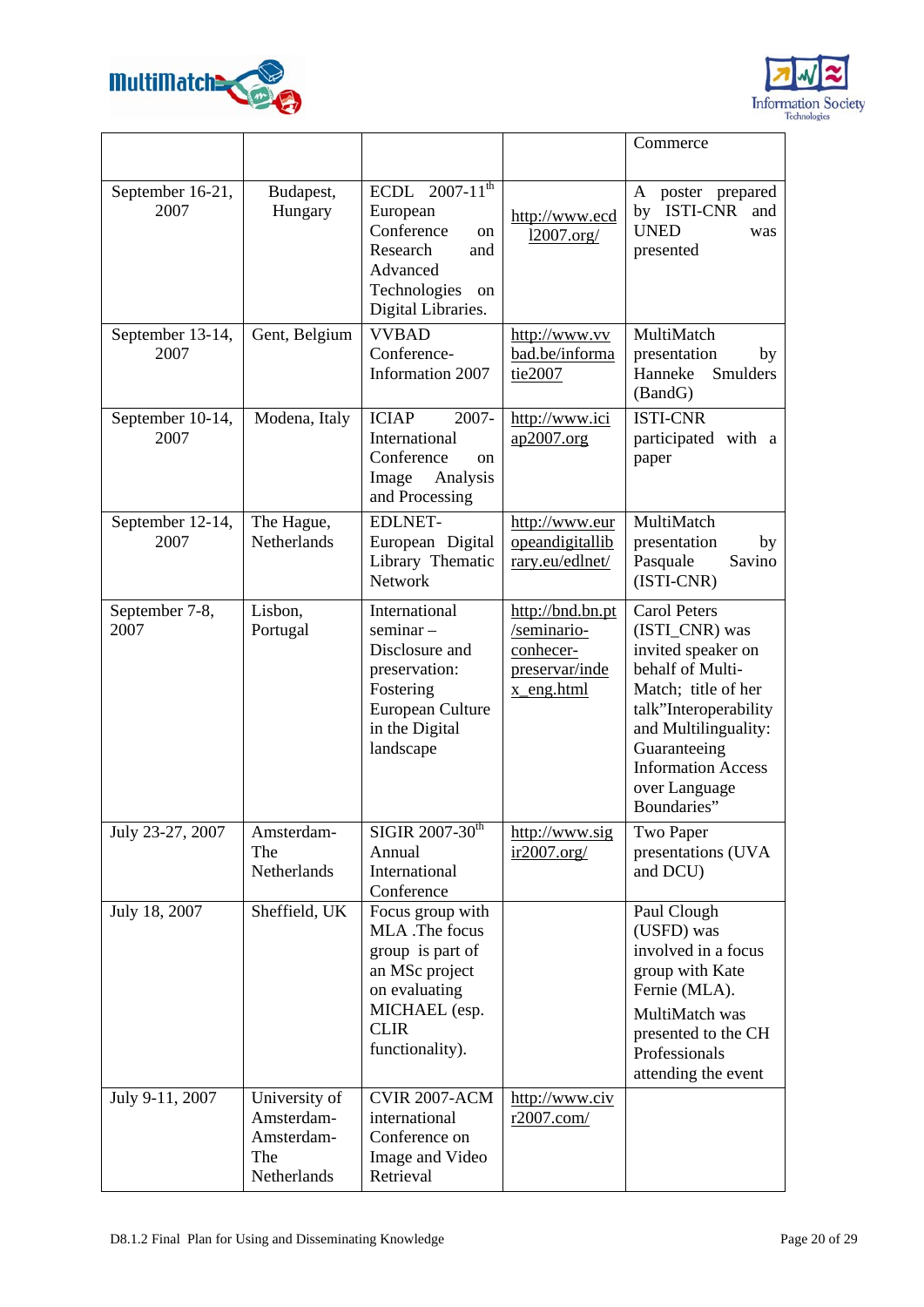



| June 28, 2007           | Prague, Czech<br>Republic                              | LaTeCH 2007<br>Language<br>Technology for<br><b>Cultural Heritage</b><br>Data                                                  | http://ilk.uvt.nl<br>/latech07/                                                                      | <b>Ying Zhang</b><br>presented a paper<br>on MultiMatch<br>activities.<br>MultiMatch<br>(through Alinari) is<br>official sponsor of<br>LaTECH 2007 |
|-------------------------|--------------------------------------------------------|--------------------------------------------------------------------------------------------------------------------------------|------------------------------------------------------------------------------------------------------|----------------------------------------------------------------------------------------------------------------------------------------------------|
| June 26, 2007           | London, UK                                             | Focus Group<br><b>USFD-MLA</b>                                                                                                 |                                                                                                      | 12 CH people<br>attended the event.<br>MultiMatch was<br>presented to the CH<br>Professionals<br>attending the event                               |
| June 6-10, 2007         | Florence-Italy                                         | <b>CEPIC</b><br>(Coordination of<br>European<br>Pictures Agencies<br>Press Stock<br>Heritage)                                  | http://www.cep<br>$i$ c.org/                                                                         | MultiMatch<br>presentation by<br>Andrea de Polo                                                                                                    |
| January 29-30,<br>2007  | Padova, Italy                                          | <b>IRCDL 2007,</b><br>Conference: $3rd$<br><b>Italian Research</b><br>conference on<br>digital Library<br>Systems              | http://ims.dei.u<br>nipd.it/events/2<br>007/ircdl/3rd-<br>IRCDL-<br>program.html                     | Giuseppe<br>Amato(ISTI-CNR)<br>presented a paper<br>on MultiMatch<br>activities                                                                    |
| December 14-16,<br>2006 | Florence, Italy                                        | <b>Cultural Heritage</b><br>on line-<br>Information and<br>Communication<br>Technologies in<br>the Cultural<br>Heritage domain |                                                                                                      | Alinari & ISTI-<br>CNR participated.<br>MultiMatch<br>brochures were<br>distributed                                                                |
| December 4-5,<br>2006   | Rome, Italy                                            | MICHAEL,<br>Workshop-<br>International<br>Conference<br>Museums,<br>libraries and<br>archives online                           | http://www.mi<br>nervaeurope.or<br>g/events/micha<br>el/international<br>conference061<br>20405.html | Alinari & ISTI-<br>CNR participated.<br>Poster presentation<br>and distribution of<br>brochures                                                    |
| December 2006           | Rotterdam-<br>The<br>Netherlands                       | DEN Conference.<br><b>Cultural Heritage</b><br>- Netherlands                                                                   | http://www.de<br>n.n1/docs/2006<br>1124175937/                                                       | MultiMatch report<br>on metadata<br>presentation                                                                                                   |
| November 27-28,<br>2006 | Austrian<br>National<br>Library,<br>Vienna,<br>Austria | <b>EDL</b> Conference:<br>European Digital<br>Library<br>Conference                                                            | http://www.edl<br>project.eu/agen<br>$d$ a.php                                                       | MultiMatch<br>presentation by<br>Johan Oomen<br>(BandG)                                                                                            |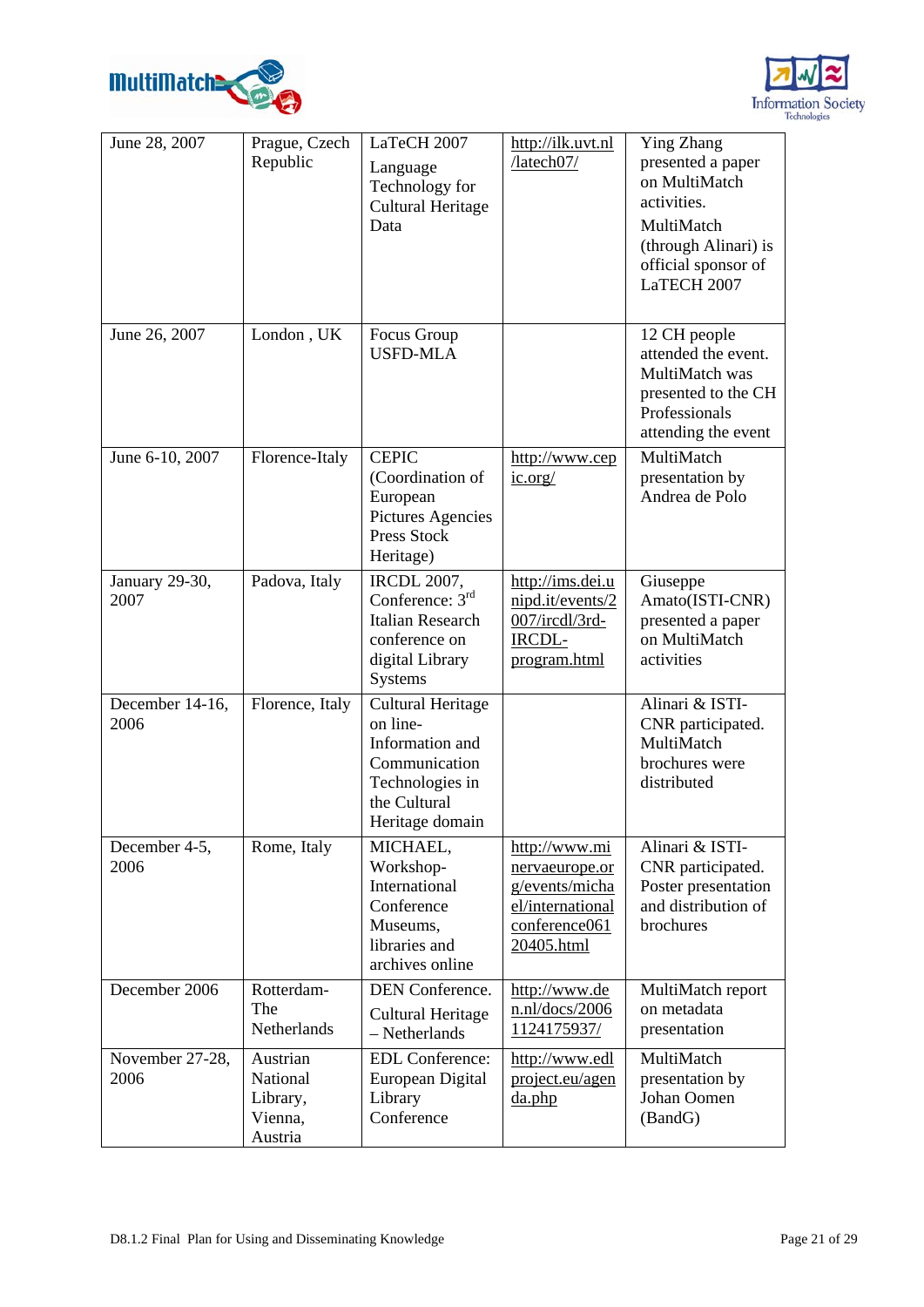



| November 19-23,<br>2006 | Helsinki –<br>Finland | <b>IST 2006</b>                                                   | http://ec.europ<br>a.eu/informatio<br>n_society/istev<br>ent/2006/index<br>_en.htm | Alinari & ISTI-<br>CNR participated.<br>MultiMatch<br>brochures were<br>distributed                                                                                                                   |
|-------------------------|-----------------------|-------------------------------------------------------------------|------------------------------------------------------------------------------------|-------------------------------------------------------------------------------------------------------------------------------------------------------------------------------------------------------|
| November 14,<br>2006    | Rome-Italy            | SIJ Workshop<br>Multi-quality<br>approach to<br>cultural heritage | $\frac{http://sij07.cnr.}{http://sij07.cnr.}$<br>$\frac{i}{t}$                     | MultiMatch<br>presentation by<br>Giuseppe Amato<br>(ISTI-CNR). A<br>description of<br>MultiMatch was<br>included in the<br>presentation given<br>by the<br>Italianministerial<br>delegation in Japan. |

## **List of planned events**

| <b>Date</b>              | <b>Place</b>       | <b>Event</b>                                                                                     | Link                                                             | <b>Description</b>                                                                                                            |
|--------------------------|--------------------|--------------------------------------------------------------------------------------------------|------------------------------------------------------------------|-------------------------------------------------------------------------------------------------------------------------------|
| November 20-<br>21, 2007 | Jerusalem          | The<br>Eva/MINERVA<br>Jerusalem 2007<br>Conference on<br>Digitisation of<br>Cultural<br>Heritage | http://www.miner<br>vaisrael.org.il//s5<br>40.html               | MultiMatch<br>dedicated session                                                                                               |
| November 26-<br>28, 2007 | Alicante,<br>Spain | Seminar<br>targeting the<br>tourist user<br>group                                                |                                                                  | Julio Gonzalo<br>(UNED) and Rafael<br>Carrasco (UA) will<br>attend the event and<br>will introduce the<br>MultiMatch project. |
| November 18,<br>2007     | Berlin             | <b>Online Educa</b><br>Berlin                                                                    | http://www.onlin<br>$e-$<br>educa.com/?a=1<br>$&\text{b=0}$ &c=0 | MultiMatch<br>dedicated session<br>organized by Alinari                                                                       |
| December 5-<br>10, 2007  | Pisa, Italy        | <b>Second DELOS</b><br>Conference on<br>Digital Libraries                                        | www.delos.info/<br>ConferenceII                                  | MultiMatch<br>dedicated session<br>organized by ISTI-<br><b>CNR</b>                                                           |

## **List of events to be targeted**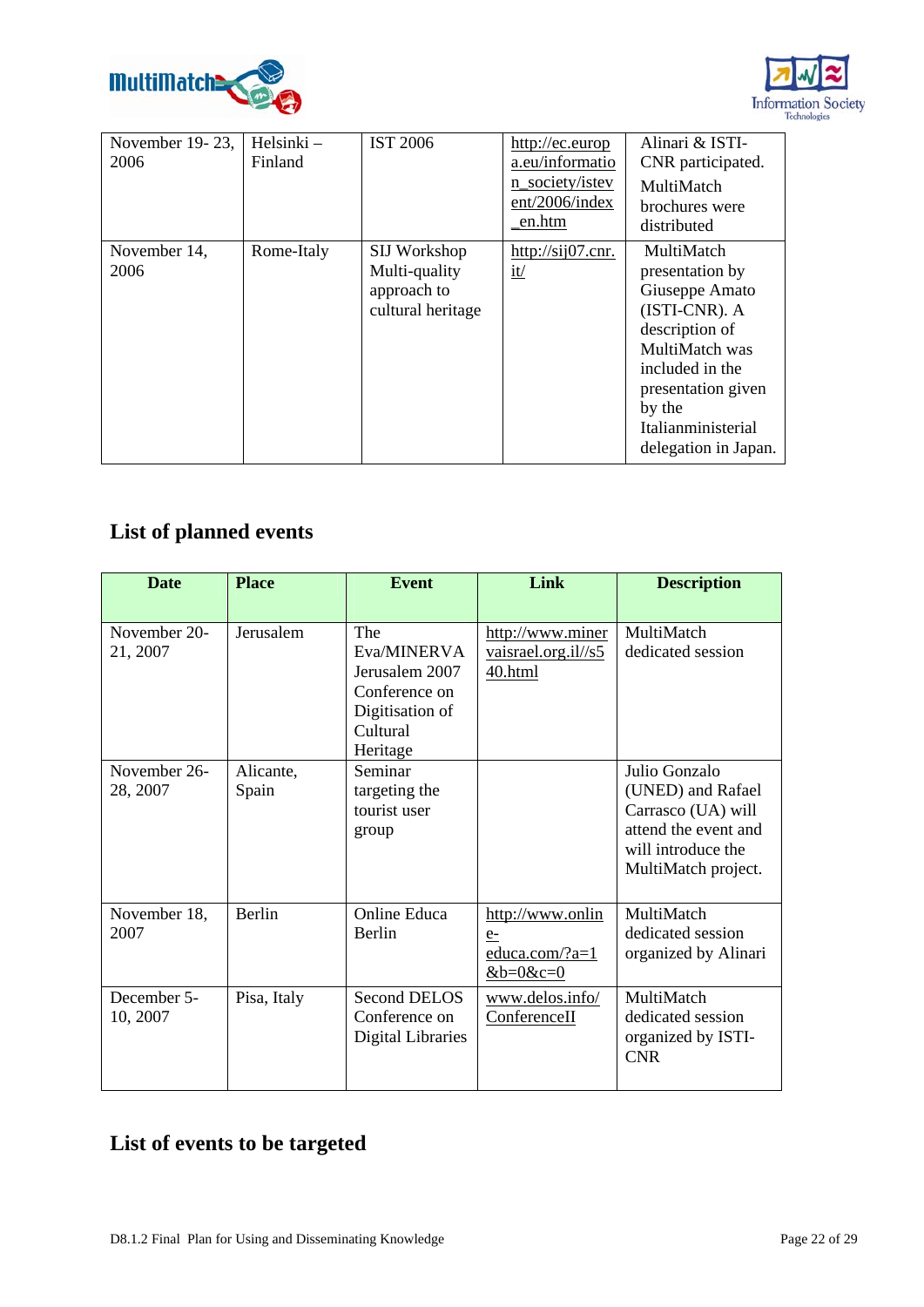



| <b>Date</b>               | <b>Place</b>    | <b>Event</b>                         | Link                                  |
|---------------------------|-----------------|--------------------------------------|---------------------------------------|
|                           |                 |                                      |                                       |
| December 5, 2007          | Genova, Italy   | KAMC- "Knowledge<br>Acquisition from | http://www.ist-<br>live.org/kamc2007/ |
|                           |                 | Multimedia Content"                  |                                       |
|                           |                 | Co-Located with the                  |                                       |
|                           |                 | International                        |                                       |
|                           |                 | Conference on                        |                                       |
|                           |                 | Semantics and                        |                                       |
|                           |                 | DigitalMedia                         |                                       |
|                           |                 | Technologies (SAMT                   |                                       |
|                           |                 | 2007)                                |                                       |
| April 5-10, 2008          | Florence, Italy | CHI2008-<br>WORKSHOP,                | http://www.chi2008.org                |
|                           |                 | "Semantic Web User                   |                                       |
|                           |                 | Interaction at                       |                                       |
|                           |                 | CHI2008: Exploring                   |                                       |
|                           |                 | <b>HCI</b> Challenges"               |                                       |
| May 14-16, 2008.          | Windhoek,       | <b>IST-Conference and</b>            | www.IST-Africa.org                    |
|                           | Namibia-Africa  | Exhibition                           |                                       |
| May 28-30, 2008.          | Accra, Ghana,   | 3rd International                    | http://www.elearning-                 |
|                           | Africa.         | Conference on ICT for                | africa.com/proposals.ph               |
|                           |                 | Development,                         | $\mathbf{p}$                          |
|                           |                 | <b>Education</b> and                 |                                       |
|                           |                 | Training                             |                                       |
| July 29-August 1,<br>2008 | Xi'an, China.   | VIE 2008. $5^{th}$<br>International  | http://vie08.qmul.net/                |
|                           |                 | Conference on visual                 |                                       |
|                           |                 | Information                          |                                       |
|                           |                 | Engineering                          |                                       |
| $14 - 19$ september,      | Aarhus, Denmark | <b>ECDL2008</b>                      | www.ecdl2008.org                      |
| 2008                      |                 |                                      |                                       |

## **10 Appendix B - List of Publications**

## **Accepted Conference/Workshop papers and Articles**

- 1. Grubinger, M., Clough, P.D., Kikianty., E. and Leung, C. (2007) Topic Difficulty for Concept-based Image Retrieval. In Proc. Of Conference on Information and Knowledge Management (CIKM2007), Lisbon, Portugal. (Topic: image retrieval, in particular about predicting query difficulty for text-based image retrieval-which is predominant in cultural heritage).
- 2. Marlow J., Clough, P. Oomen, J. and Dance, K. (2007), Multilingual needs of cultural heritage website visitors: A case study of Tate Online. To appear in Proc. of International Cultural Heritage Informatics Meeting (ICHIM2007), Toronto, Ontario, Canada, October 24-26 2007
- 3. Amato, G., Magionami, V., Savino, P., Region based image indexing and retrieval inspired by text search. In occasion of the International Conference on Image and Analysis and Processing, ICIAP 2007, Modena, Italia, September 2007.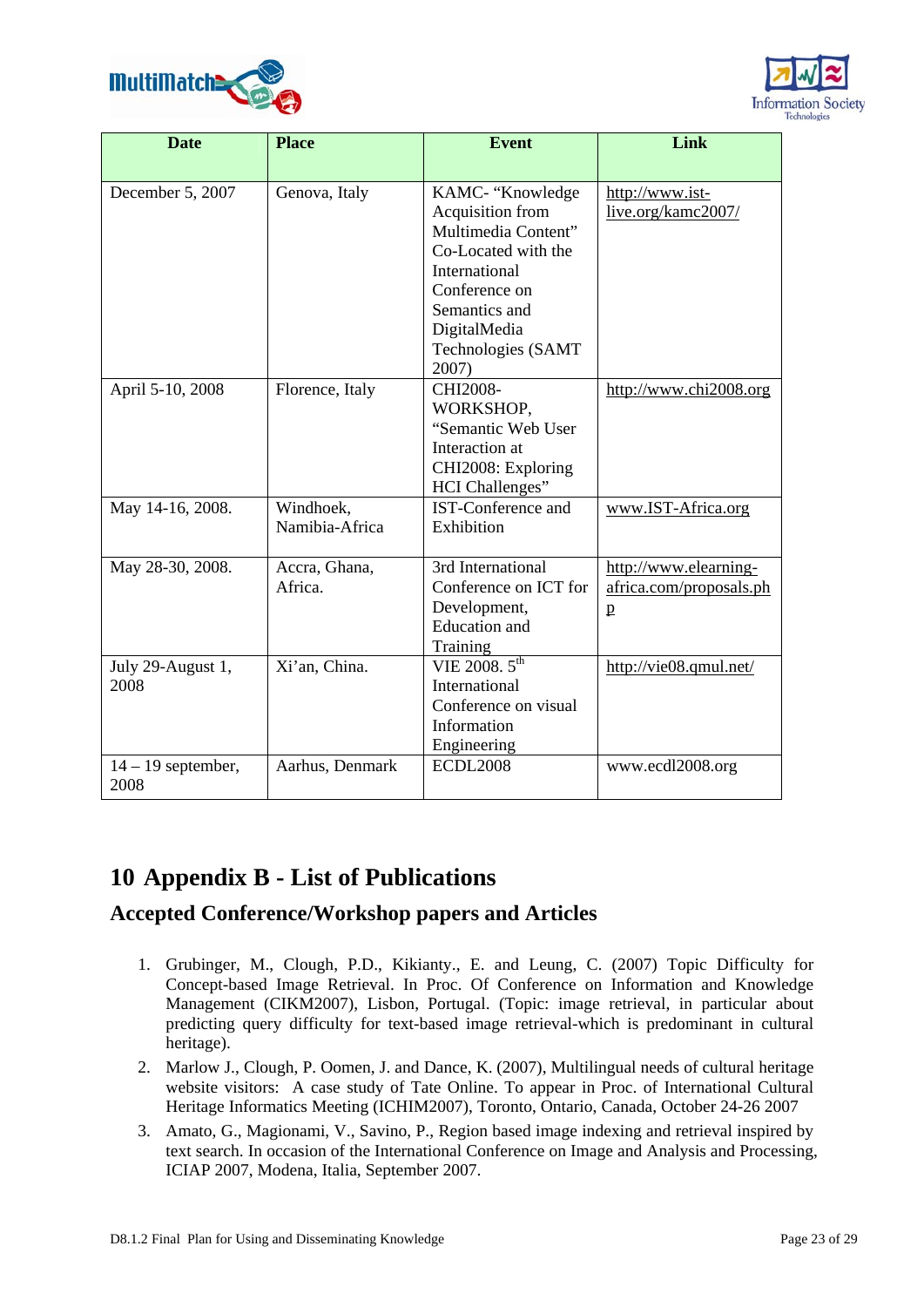



- 4. Kludas, J., (2007) Multimedia Retrieval and Classification for Web Content, BCS IRSG Symposium: Future Directions in Information Access, September 2007.
- 5. Amato, G., Cigarran, J., Gonzalo, J. Peters, C., Savino, P. MultiMatch Multilingual/Multimedia Access to Cultural Heritage. Poster accepted for ECDL 2007. ECDL 2007 Proceedings.
- 6. Zhang, Y. Jones, G.J.F, Zhang, S.,Wang, B., Guo, Y. and Ma, Y. An Investigation of Question Translation for English-Chinese Cross-Language Question Answering, 2007 China-Ireland International Information and Communications Technologies, Dublin, Ireland, August 2007. (This paper reports an experimental study of the impact of machine translation on the ability to correctly interpret a questions applied to a question answering system. The outputs of these experiments may be exploited in the more advanced functionality to be developed for multilingual information retrieval in MultiMatch prototype 2)
- 7. Al-Maskari, A., Sanderson, M. and Clough, P. (2007) Arabic Users' Satisfaction with the Online Information as Obtained from Google. In Proceedings of the Sixth International Conference on Conceptions of Library and Information Science (COLIS2007), in print.(The effect of cultural background on search).
- 8. Kludas, J., Bruno, E., Marchand-Maillet, S. (2007) Information Fusion in Multimedia Information Retrieval, 5th international Workshop on Adaptive Multimedia Retrieval (AMR), July 2007 -to appear-
- 9. Larson, M., Eickeler, S. and Köhler, J. Supporting radio archive workflows with vocabulary independent spoken keyword search. In Proc. of Searching Spontaneous Conversational Speech, ACM SIGIR 2007 Workshop, Amsterdam, The Netherlands, July 2007.
- 10. Jones, G.J., F.,.Zhang, K., Newman E., and Lam-Adesina, A.M., Examining the Contributions of Automatic Speech Transcriptions and Metadata Sources for Searching Spontaneous Conversational Speech. In Proc. of Searching Spontaneous Conversational Speech, ACM SIGIR 2007 Workshop, Amsterdam, The Netherlands, July 2007. (This paper explores and demonstrates the potential usefulness of exploiting metadata for searching spontaneous speech; this will be further explored as we seek to improve the effectiveness of retrieval of spoken data in MultiMatch prototype 2).
- 11. Minelli, S., Marlow, J., Clough, P., Cigarran, J., Gonzalo, J., Oomen, J.(2007), Gathering requirements for multilingual search of audiovisual material in cultural heritage. To appear in Proc. of Workshop on User Centricity – state of the art (16th IST Mobile and Wireless Communications Summit), Budapest, Hungary, 1-5 July 2007.
- 12. Jones, G.J.F., Zhang, Y., Fantino, F., Newman, E., and Debole, F. Multilingual Search for Cultural Heritage Archives by Combining Multiple Translation Resources. In Proc. of the ACL Workshop on Language Technology for Cultural Heritage Data (LaTeCH 2007), Prague, Czech Republic, June 2007.
- 13. Minelli S. and Hyde R., The Impact of the Web and a Reconfigured Social Dynamic on LIS digital libraries. Presented at the conference on Diffusion and dissemination of ideas and experiences: Issues of international comparative. Library Science in Krakow at the University of Jagiellorian- June 2007. (Web-orientation of new librarian's services).
- 14. Larson, M. and Köhler, J. Structured Audio Player: Supporting Radio Archive Workflows with Automatically Generated Structure Metadata. In proc. of RIAO 2007, 30 May -1 June 2007. (Intelligent access to audio content).
- 15. Casarosa, V. and Peters, C. DELOS-MultiMatch Workshop on Ontology-Driven Interoperability for Cultural Heritage Digital Objects, Ercim News, No. 69, April 2007.
- 16. Ireson, N. and Oomen, J. Capturing e-Culture: Metadata in MultiMatch. In Proc. DELOS-MultiMatch workshop, February 2007, Tirrenia, Italy.
- 17. Amato, G., Cigarran, J., Gonzalo, J., Peters, C., Savino, P., MultiMatch Multilingual/Multimedia Access to Cultural Heritage. In Proc IRCDL 07, 3rd Italian Conference on Digital libraries, to be published in Springer LNCS series.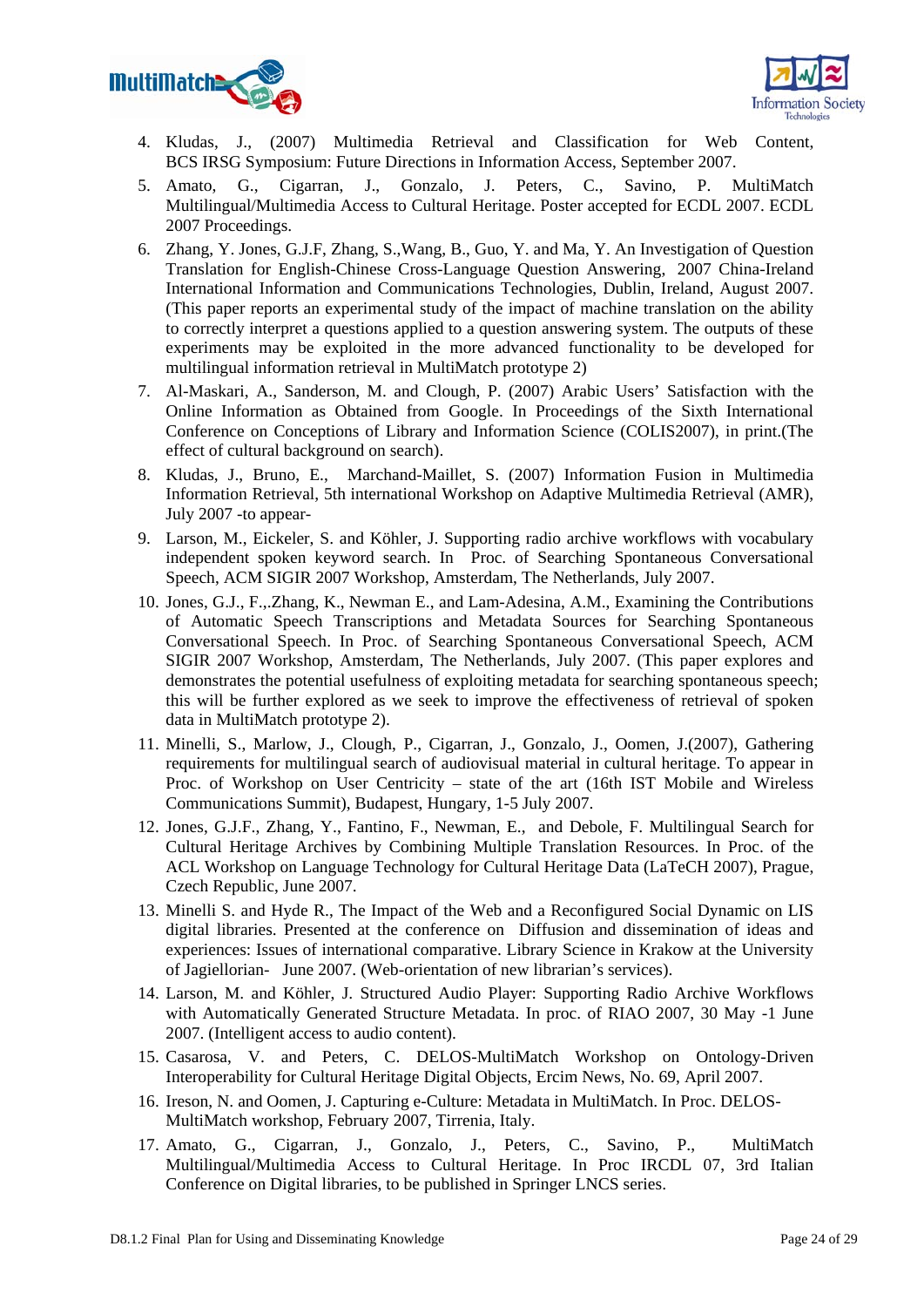



- 18. Clough, P., Al-Maskari, A. and Darwish, K. (2007), Providing multilingual access to FLICKR for Arabic users. Results of the Sixth CLEF Evaluation Campaign, Eds (Peters, C.,Clough, P., Gonzalo, J., Jones, G., Kluck, M. and Magnini, B.), Lecture Notes in Computer Science (LNCS), Springer, Heidelberg, Germany, in print. iCLEF paper from 2006 which should be published 2007 in Springer LNCS. (Evaluation methods-i.e user satisfaction-and correlation with search effectiveness).
- 19. Clough, P., Marlow, J. and Sanderson, M. (2006), Designing Multilingual Information Access to Tate Online. Workshop held at the 29th Annual International ACM SIGIR Conference on Research and Development in Information Retrieval; Workshop: New Directions in Multilingual Access, Seattle, August 2006 (in print).
- 20. Clough, P., Marlow, J. , Dance, K., Multilingual needs of Cultural Heritage Web Site Visitors: A Case Study of Tate Online. In proc. ICHIM 07, Ontario, Canada, October 2007. http://www.archimuse.com/ichim07/papers/marlow/marlow.html

## **Submitted papers**

- Zhang, Y.,Newman E., Fantino F., Jones, G., "Domain-Specific Query Translation for Multilingual Information Access using Machine TranslationAugmented With Dictionaries Mined from Wikipedia". Submitted to Workshop on Cross Language Information Access, International Joint Conference on Natural Language Processing, Hyderabad, India, January 2008.
- Uva estimated that will produce 4 conference papers in the next 12 months.

## **11 Appendix C - Core user group contacted for the user requirements of the first prototype**

| <b>Partner / responsibility</b> | <b>Target user group</b>                                                     |
|---------------------------------|------------------------------------------------------------------------------|
| <b>UNED</b>                     | <b>Cultural Heritage</b>                                                     |
| (RESP: educational)             | Casa de America : Eva Martinez                                               |
|                                 | Instituto Cervantes: Chimo Soler and Raquel<br>Entremozaga                   |
|                                 | Thyssen Museum: Javier Espadas                                               |
|                                 | Miguel de Cervantes Digital Library: Rafael and<br>Antonio                   |
|                                 | Real Academia de la Lengua (RAE). María Matesanz                             |
|                                 | <b>Educational</b>                                                           |
|                                 | Philology University UCM: Jose Joaquín Caerols                               |
|                                 | (lecturers and researchers)                                                  |
|                                 | Phylology University UCM: Graduate students via<br>private distribution list |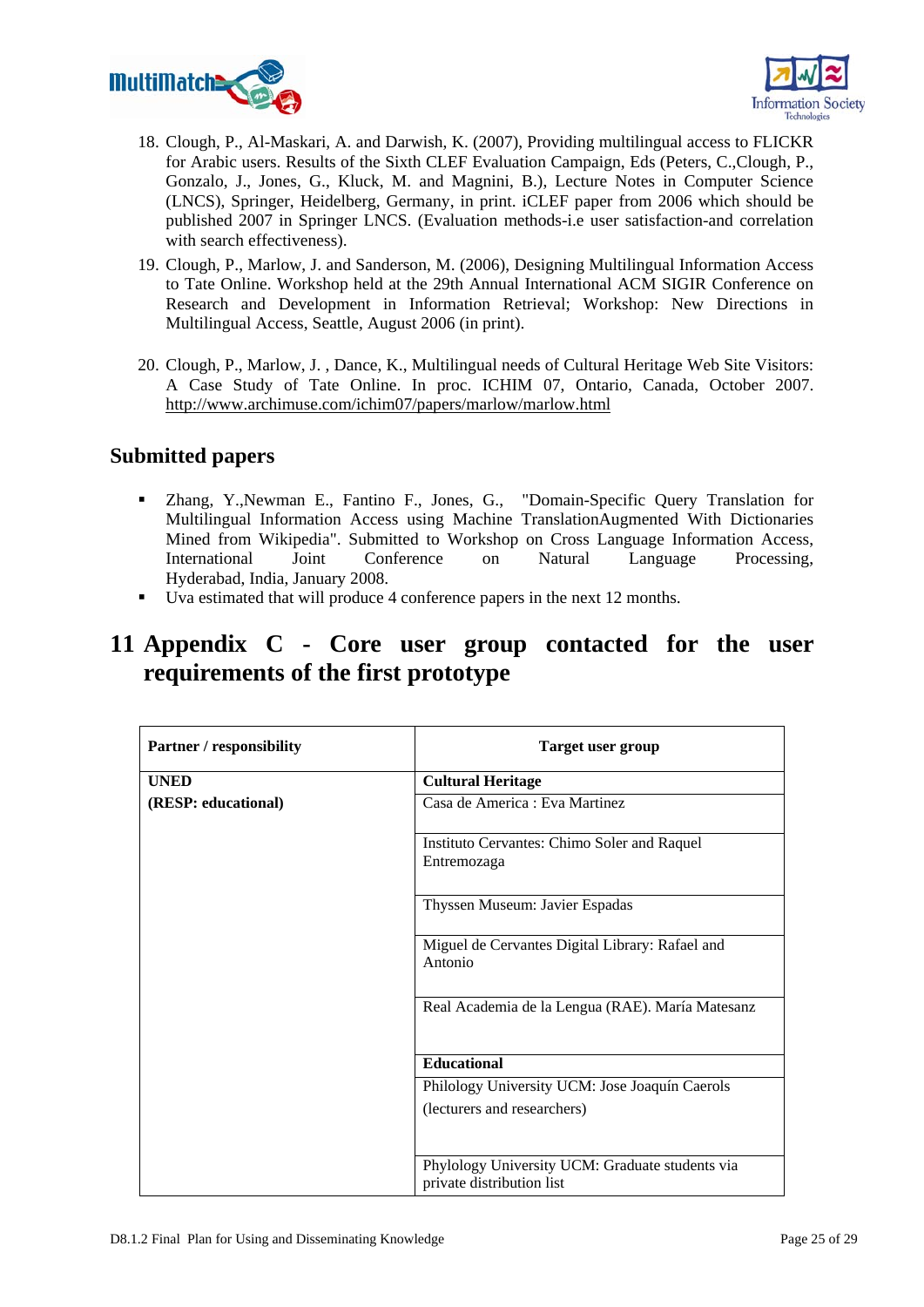



|                 | CH Master at UNED: Estudents and lecturers                                                                                                                                |  |  |
|-----------------|---------------------------------------------------------------------------------------------------------------------------------------------------------------------------|--|--|
|                 | UNED: Lecturers of Dept. Lenguajes y Sistemas<br>Informaticos                                                                                                             |  |  |
|                 | Avicenna Virtual Library. Contact person Covadonga<br>Rodrigo.                                                                                                            |  |  |
|                 | UCM. Virtual Campus. contact person Ana Fernandez<br>Pampillon (coordinator and manager of virtual campus).<br>Philology Virtual Campus UCM. Amelia Sanz<br>(coordinator) |  |  |
|                 |                                                                                                                                                                           |  |  |
|                 | Geography and History University UCM. Mercedes<br>Guinea and people suggested                                                                                             |  |  |
|                 | <b>Tourism</b>                                                                                                                                                            |  |  |
|                 | None                                                                                                                                                                      |  |  |
| <b>BandG</b>    | <b>Cultural Heritage</b>                                                                                                                                                  |  |  |
| (RESP: Tourism) | Sound and Vison Aad van der Valk                                                                                                                                          |  |  |
|                 | Nava (Hungarian Audiovisual Archives)                                                                                                                                     |  |  |
|                 | <b>ORF</b> - Johannes Kraus                                                                                                                                               |  |  |
|                 | Rijksmuseum Peter Gorgels                                                                                                                                                 |  |  |
|                 | <b>KICH</b> Ronald Wiemer                                                                                                                                                 |  |  |
|                 | SWR (Sudwestrundfunk) Ruediger<br>Dawideit                                                                                                                                |  |  |
|                 | TV Catalunja                                                                                                                                                              |  |  |
|                 | Sound and Vision: Aad van der Valk                                                                                                                                        |  |  |
|                 | <b>BBC-Andy O'Dwyer</b>                                                                                                                                                   |  |  |
|                 | Munch Project - Bouke Huurink                                                                                                                                             |  |  |
|                 | <b>CIBIT Consultants - Timo Kouwenhoven</b>                                                                                                                               |  |  |
|                 | Sound and Vision Dalida van Dessel                                                                                                                                        |  |  |
|                 | The European Library Georgina<br>Angelaki                                                                                                                                 |  |  |
|                 | ROB Intangible Heritage Institute Hans<br>de Haan                                                                                                                         |  |  |
|                 | <b>INFOMARE Consultancy - Hanneke</b>                                                                                                                                     |  |  |
|                 | Dutch National Archives - Jeoren Van<br>Luin Kich                                                                                                                         |  |  |
|                 | Ditital Cultural Heritage Netherlands -<br>Marco de Niet                                                                                                                  |  |  |
|                 | <b>Institute Collection Netherlands Marie-</b><br>France ICN                                                                                                              |  |  |
|                 | Educational                                                                                                                                                               |  |  |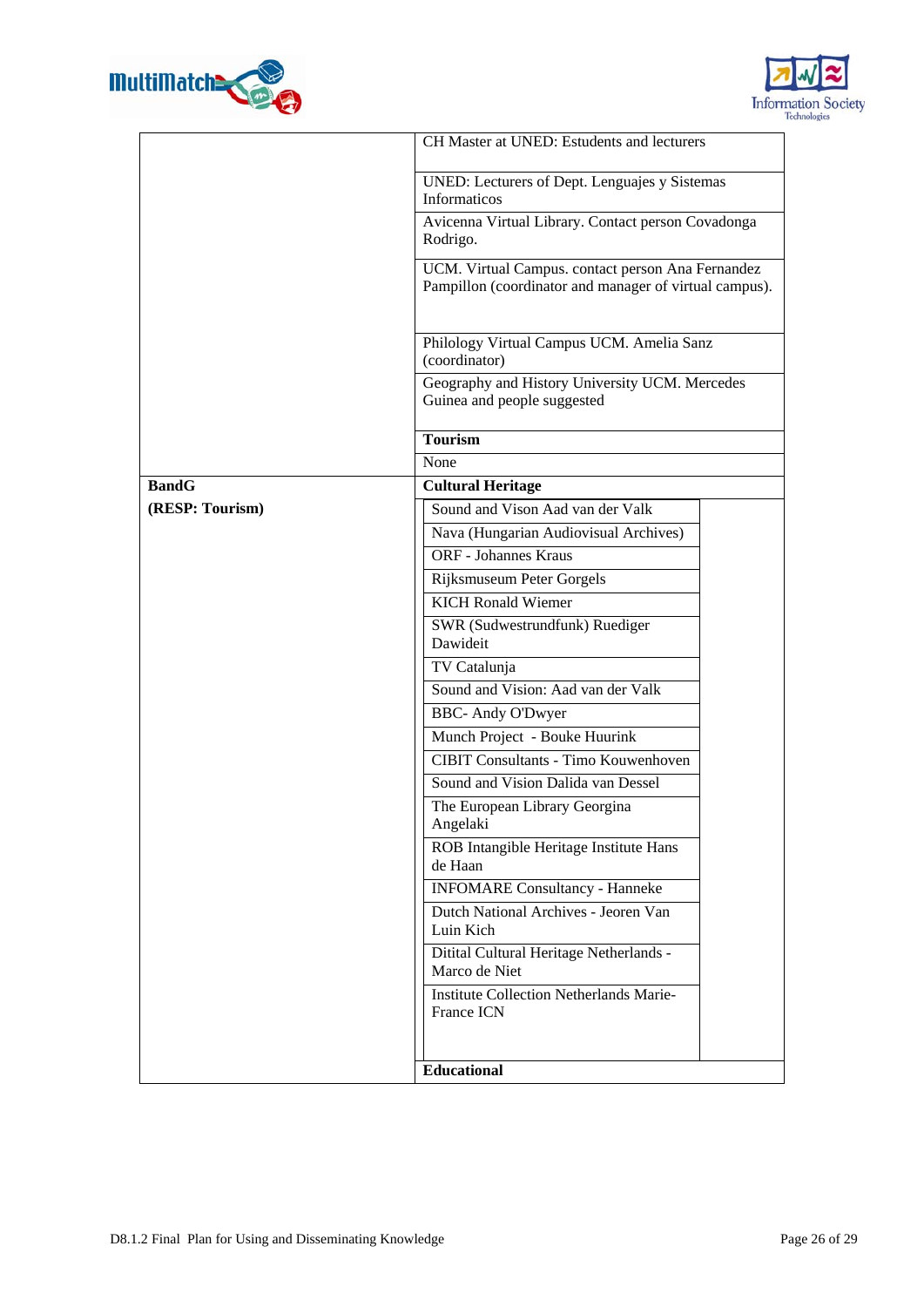



|                           | Telematica                                             | Mettina Veenstra                                    |  |
|---------------------------|--------------------------------------------------------|-----------------------------------------------------|--|
|                           | Instituut                                              |                                                     |  |
|                           | University of                                          | Michie                                              |  |
|                           | Amsterdam                                              |                                                     |  |
|                           | Vrije Universiteit                                     | Veronique<br>Malaise                                |  |
|                           | University of<br>Swansea                               | <b>Alexander Roberts</b>                            |  |
|                           | Groningen<br>University                                | Andre                                               |  |
|                           | <b>Tourism</b>                                         |                                                     |  |
|                           | <b>Rink Klaassen</b>                                   |                                                     |  |
|                           | <b>Bjorn Witlox</b>                                    |                                                     |  |
|                           | Harco Gijsberts                                        |                                                     |  |
|                           | Rosemarijn Schulte                                     |                                                     |  |
|                           | Melle de Wit                                           |                                                     |  |
|                           | Roger Holmes                                           |                                                     |  |
|                           | Marleen van den Broek                                  |                                                     |  |
|                           | Annelies Schaafsma                                     |                                                     |  |
|                           | Nostalgia Net - Judith                                 |                                                     |  |
| <b>Alinari</b>            | <b>Cultural Heritage</b>                               |                                                     |  |
| (RESP: Cultural Heritage) | Internal staff: Emanuela Sesti, Ilaria del Secco, Rita |                                                     |  |
|                           | Scartoni, Gabriella de Polo                            |                                                     |  |
|                           | MINERVA network: Maria Sliwinska                       |                                                     |  |
|                           | Giunti Labs, Marco Luccini                             |                                                     |  |
|                           |                                                        | De Agostini Geografico: DeAgostini: Guido Bucciotti |  |
|                           |                                                        |                                                     |  |
|                           | Massimiliano Pinucci                                   |                                                     |  |
|                           |                                                        |                                                     |  |
|                           | <b>SOTON-Matthew Addis</b>                             |                                                     |  |
|                           |                                                        |                                                     |  |
|                           | GettyImages Charles Merullo                            |                                                     |  |
|                           | GettyImages Franziska Tayer                            |                                                     |  |
|                           | <b>ONB: Hans Petchar Peter Prokob</b>                  |                                                     |  |
|                           | UNI TR Gianni Ramponi                                  |                                                     |  |
|                           | ORF: Michael Grill                                     |                                                     |  |
|                           | Professional users (newsagents, etc.)                  |                                                     |  |
|                           | National Polish Archives: Ewa Rosowska                 |                                                     |  |
|                           | National Polish Archives: Piotr Kanisky                |                                                     |  |
|                           | <b>Educational</b>                                     |                                                     |  |
|                           | Students of the university of Florence                 |                                                     |  |
|                           | <b>IUAV</b> Andrea Ferialdi                            |                                                     |  |
|                           | U Torun professor researcher                           |                                                     |  |